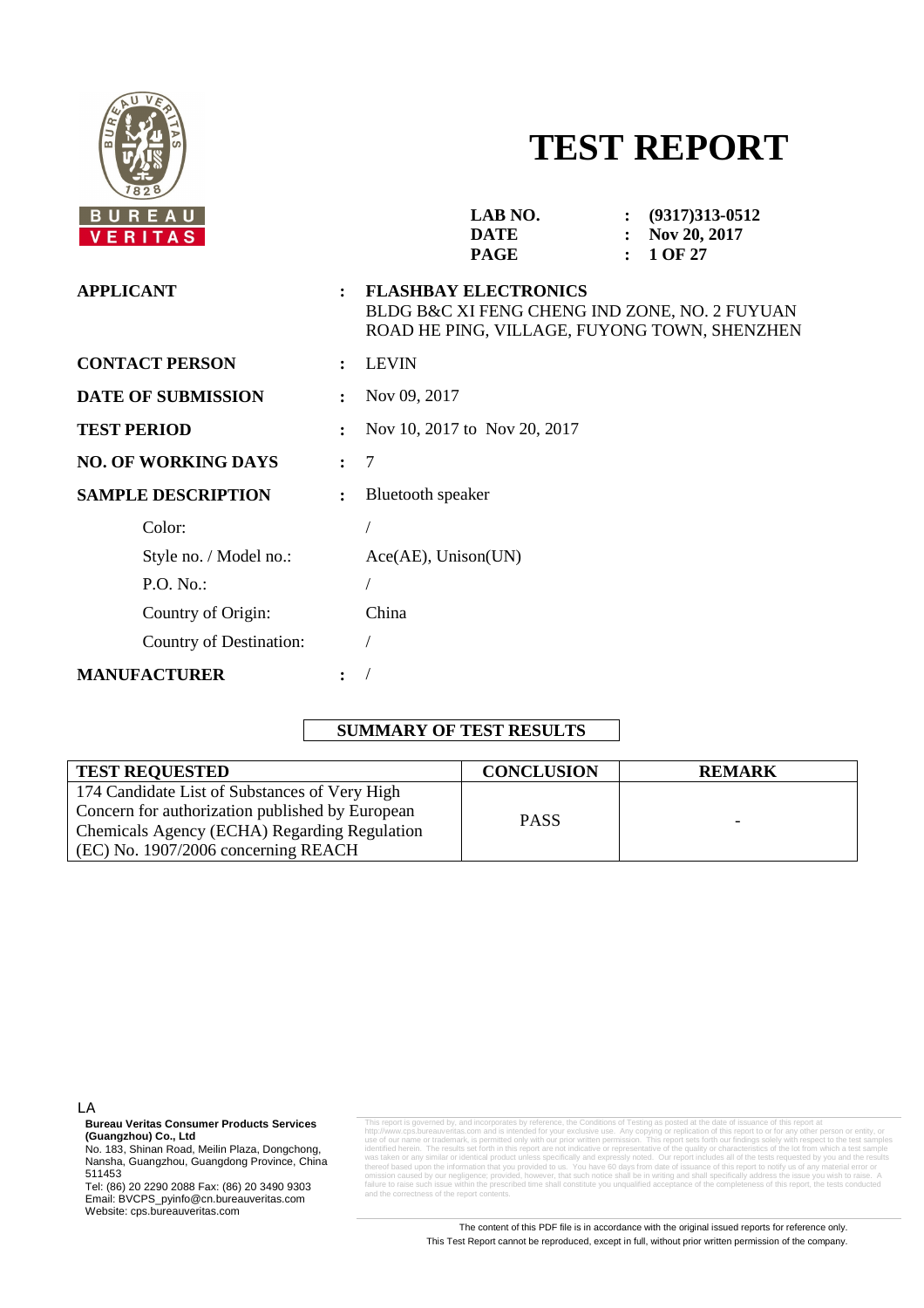

**LAB NO.** : (9317)313-0512<br> **DATE** : Nov 20, 2017 **DATE : Nov 20, 2017 PAGE : 2 OF 27** 



#### **REMARK**

If there are questions or concerns on this report, please contact the following persons:

| a) | <b>GENERAL TEL:</b>     | (86) 755 83437287 |
|----|-------------------------|-------------------|
|    | FAX:                    | (86) 755 83439100 |
| b) | <b>BUSINESS SZ TEL:</b> | (86) 755 21534695 |
|    | FAX:                    | (86) 755 83439100 |
|    | <b>BUSINESS GZ TEL:</b> | (86) 20 87148525  |
|    | FAX:                    | (86) 20 87148528  |

 EMAIL: eechemical.sc@cn.bureauveritas.com cps.bureauveritas.cn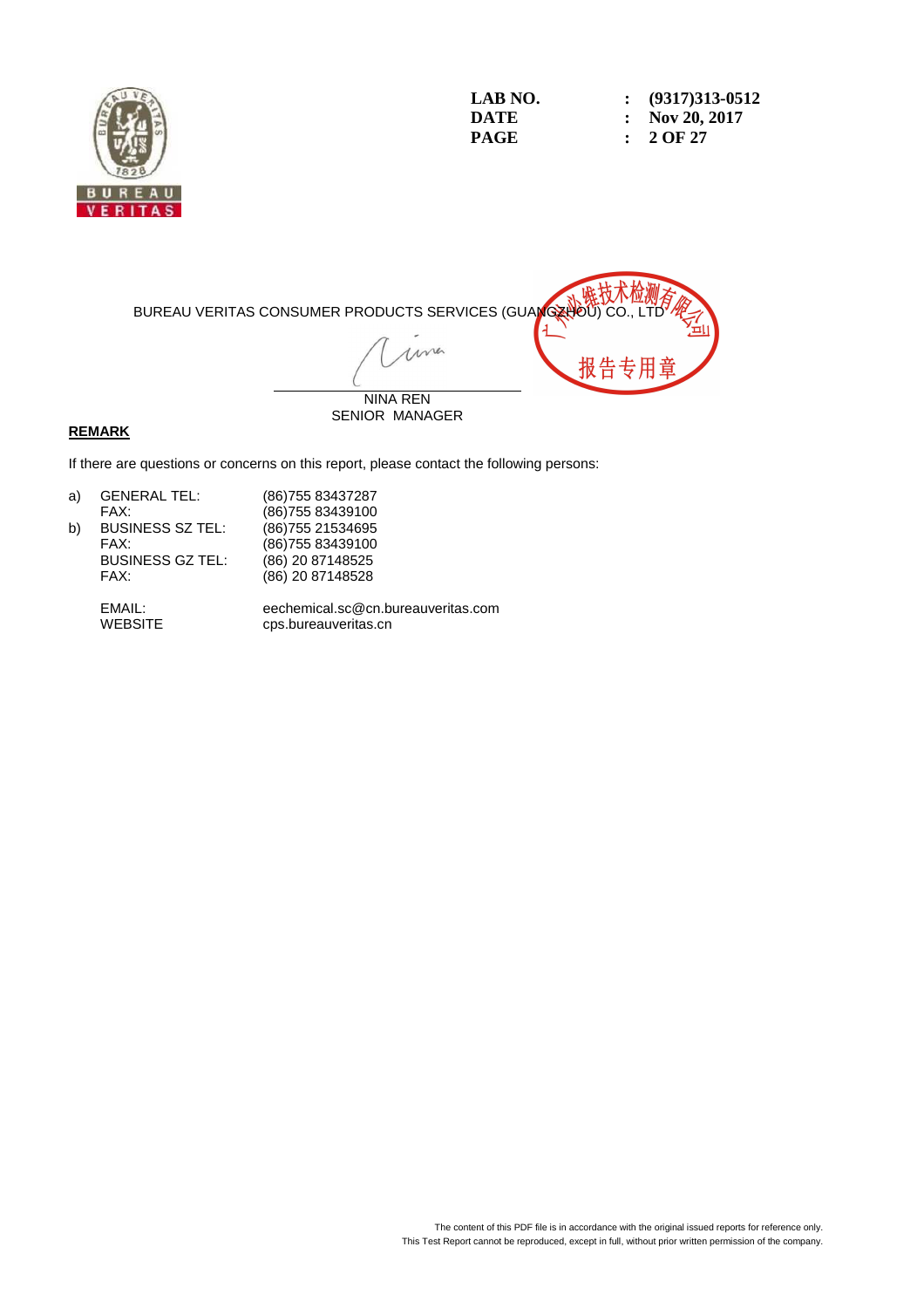

**LAB NO. : (9317)313-0512 DATE : Nov 20, 2017**<br>**PAGE :** 3 OF 27 **PAGE : 3 OF 27** 

## **Photo of the Submitted Sample**

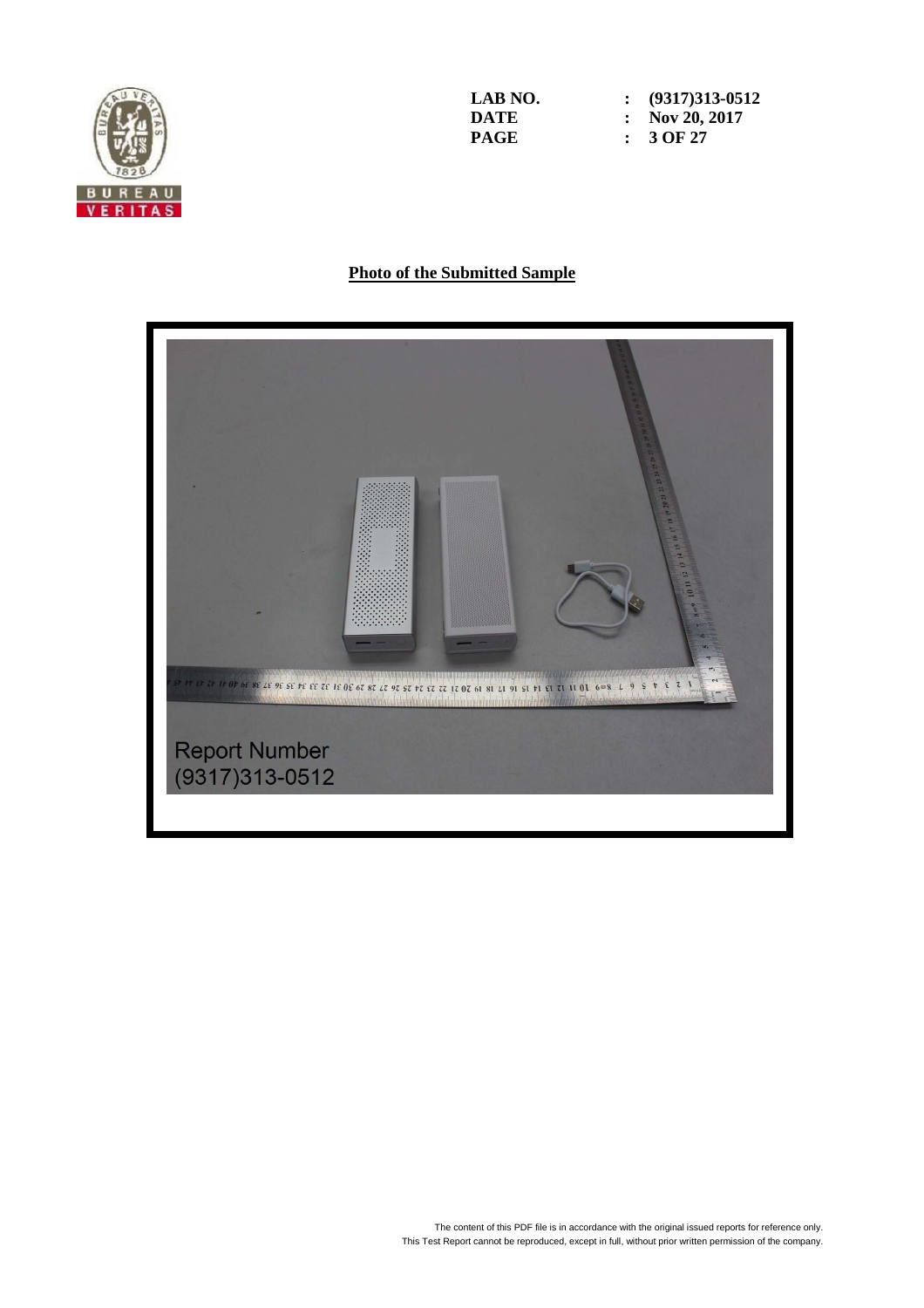

### **TEST RESULT**

**174 Candidate List of Substances of Very High Concern for authorization published by European Chemicals Agency (ECHA) Regarding Regulation (EC) No. 1907/2006 concerning REACH** 

| <b>Test Method:</b>                                                   |  | Analysis is based on GC, LC, IC, ICP, with various detection techniques and UV. |       |  |      |  |  |
|-----------------------------------------------------------------------|--|---------------------------------------------------------------------------------|-------|--|------|--|--|
| <b>Test Item(s)</b>                                                   |  | <b>Item / Component Description(s)</b><br>Total weight $(g)$ :                  |       |  |      |  |  |
|                                                                       |  | 245<br>bluetooth speaker                                                        |       |  |      |  |  |
| <b>Maximum</b><br>$0.1\%$ (Each of listed)<br><b>Allowable Limit:</b> |  |                                                                                 |       |  |      |  |  |
|                                                                       |  | <b>Result</b>                                                                   |       |  |      |  |  |
| <b>Test Item(s)</b>                                                   |  | <b>Detected Analyte(s)</b>                                                      | Conc. |  | Unit |  |  |
|                                                                       |  | ND<br>ND<br>$\%$                                                                |       |  |      |  |  |
|                                                                       |  |                                                                                 |       |  |      |  |  |

Note / Key :

 $ND = Not detected$  ">" = Greater than Conc. = Concentration  $mg/kg =$  milligram(s) per kilogram = ppm = part(s) per million Detection Limit (Mg/Kg) : Please refer appendix.

Remark :

- The list of Candidate List of Substances of Very High Concern for authorization published by European Chemicals Agency (ECHA) Regarding Regulation (EC) No. 1907/2006 concerning REACH and is summarized in table of Appendix.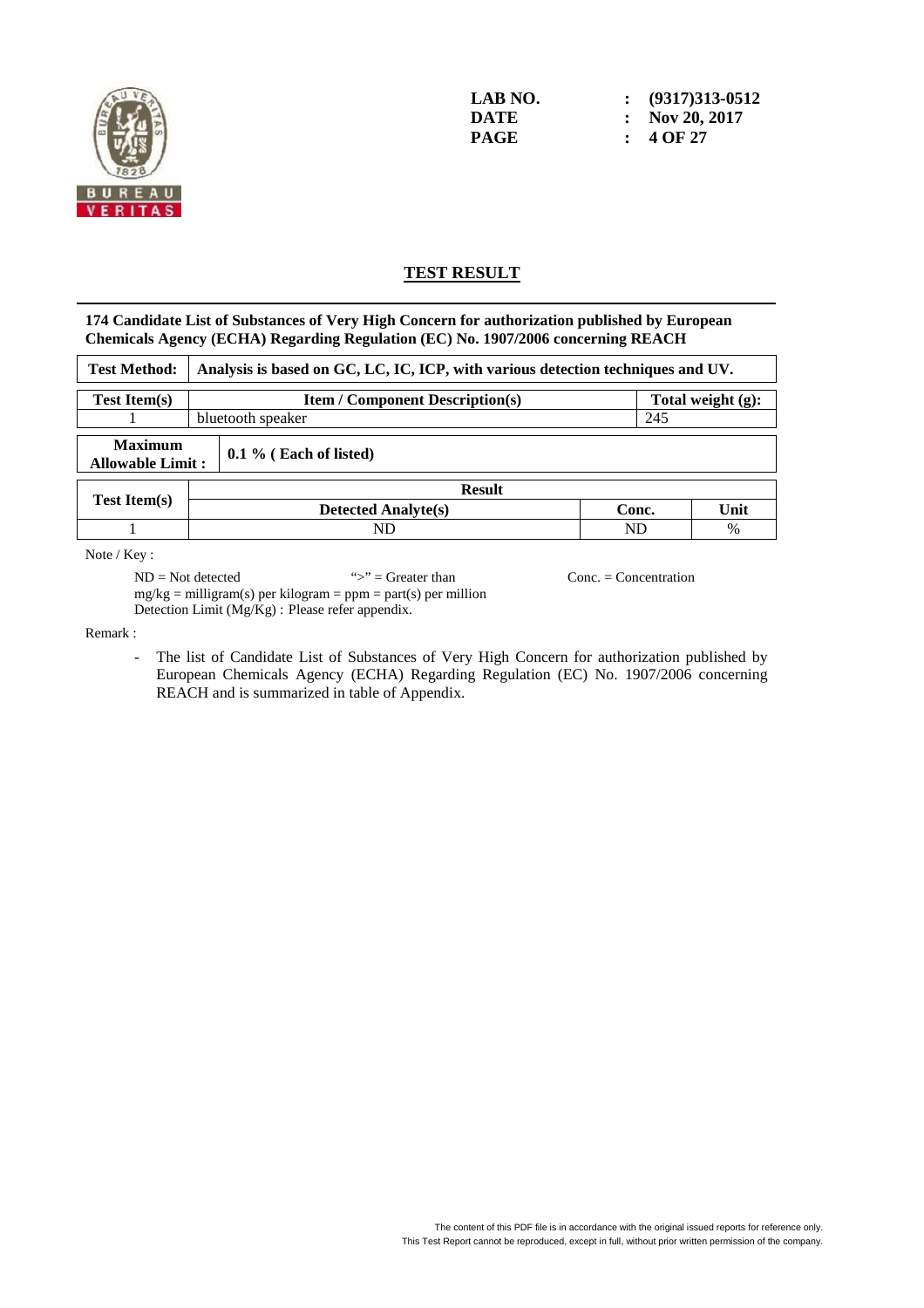

**LAB NO.** : (9317)313-0512<br> **DATE** : Nov 20, 2017 **DATE : Nov 20, 2017 PAGE : 5 OF 27** 

## **Annex**

### **174 Candidate List of Substances of Very High Concern for authorization published by European Chemicals Agency (ECHA) Regarding Regulation (EC) No. 1907/2006 concerning REACH**

| No.            | <b>Substance name</b>                                                                                                                             | CAS No.                                                                                      | EC No.                  | <b>Detection</b><br>Limit, % | <b>Basis</b> for<br>identification as a<br><b>SVHC</b> |
|----------------|---------------------------------------------------------------------------------------------------------------------------------------------------|----------------------------------------------------------------------------------------------|-------------------------|------------------------------|--------------------------------------------------------|
| $\mathbf{1}$   | Triethyl arsenate*                                                                                                                                | 15606-95-8                                                                                   | 427-700-2               | 0.05                         | Carcinogenic                                           |
| $\overline{2}$ | Anthracene                                                                                                                                        | 120-12-7                                                                                     | $204 - 371 - 1$         | 0.05                         | <b>PBT</b>                                             |
| 3              | 4,4'-Diaminodiphenyl<br>methane (MDA)                                                                                                             | 101-77-9                                                                                     | 202-974-4               | 0.05                         | Carcinogenic                                           |
| $\overline{4}$ | Dibutyl phthalate (DBP)                                                                                                                           | 84-74-2                                                                                      | 201-557-4               | 0.05                         | Toxic for reproduction                                 |
| 5              | Cobalt dichloride*                                                                                                                                | 7646-79-9                                                                                    | 231-589-4               | 0.05                         | Carcinogenic                                           |
| 6              | Diarsenic pentaoxide*                                                                                                                             | 1303-28-2                                                                                    | 215-116-9               | 0.05                         | Carcinogenic                                           |
| $\overline{7}$ | Diarsenic trioxide*                                                                                                                               | 1327-53-3                                                                                    | 215-481-4               | 0.05                         | Carcinogenic                                           |
| 8              | Sodium dichromate*                                                                                                                                | 7789-12-0 <sup>(1)</sup> .<br>$10588 - 01 - 9^{(2)}$                                         | 234-190-3               | 0.05                         | Carcinogenic;<br>Mutagenic;<br>Toxic for reproduction  |
| 9              | 5-tert-butyl-2,4,6-trinitro-<br>m-xylene (musk xylene)                                                                                            | $81 - 15 - 2$                                                                                | 201-329-4               | 0.05                         | vPvB                                                   |
| 10             | Bis (2-ethylhexyl)<br>phthalate (DEHP)                                                                                                            | 117-81-7                                                                                     | $204 - 211 - 0$         | 0.05                         | Toxic for reproduction                                 |
| 11             | Hexabromo<br>cyclododecane (HBCDD)<br>and all major<br>diastereoisomers<br>identified:<br>$\alpha$ - HBCDD<br>$\beta$ - HBCDD<br>$\gamma$ - HBCDD | $3194 - 55 - 6^{(3)}$<br>$25637 - 99 - 4^{(4)}$<br>134237-50-6<br>134237-51-7<br>134237-52-8 | 247-148-4,<br>221-695-9 | 0.05                         | <b>PBT</b>                                             |
| 12             | Alkanes, C10-13, chloro<br>(Short Chain Chlorinated<br>Paraffins) (SCCP)                                                                          | 85535-84-8                                                                                   | 287-476-5               | 0.05                         | PBT, vPvB                                              |
| 13             | Bis(tributyltin) oxide<br>$(TBTO)**$                                                                                                              | 56-35-9                                                                                      | 200-268-0               | 0.05                         | <b>PBT</b>                                             |
| 14             | Lead hydrogen arsenate*                                                                                                                           | 7784-40-9                                                                                    | 232-064-2               | 0.05                         | Carcinogenic;<br>Toxic for reproduction                |
| 15             | Benzyl butyl phthalate<br>(BBP)                                                                                                                   | 85-68-7                                                                                      | 201-622-7               | 0.05                         | Toxic for reproduction                                 |
| 16             | 2,4-Dinitrotoluene                                                                                                                                | $121 - 14 - 2$                                                                               | 204-450-0               | 0.05                         | Carcinogenic                                           |
| 17             | Anthracene oil                                                                                                                                    | 90640-80-5                                                                                   | 292-602-7               | 0.1                          | Carcinogenic, PBT,<br>vPvB                             |
| 18             | Anthracene oil,<br>anthracene paste, distn.<br>Lights                                                                                             | 91995-17-4                                                                                   | 295-278-5               | 0.1                          | Carcinogenic;<br>Mutagenic,<br>PBT, vPvB               |
| 19             | Anthracene oil,<br>anthracene paste,<br>anthracene fraction                                                                                       | 91995-15-2                                                                                   | 295-275-9               | 0.1                          | Carcinogenic;<br>Mutagenic,<br>PBT, vPvB               |

The content of this PDF file is in accordance with the original issued reports for reference only.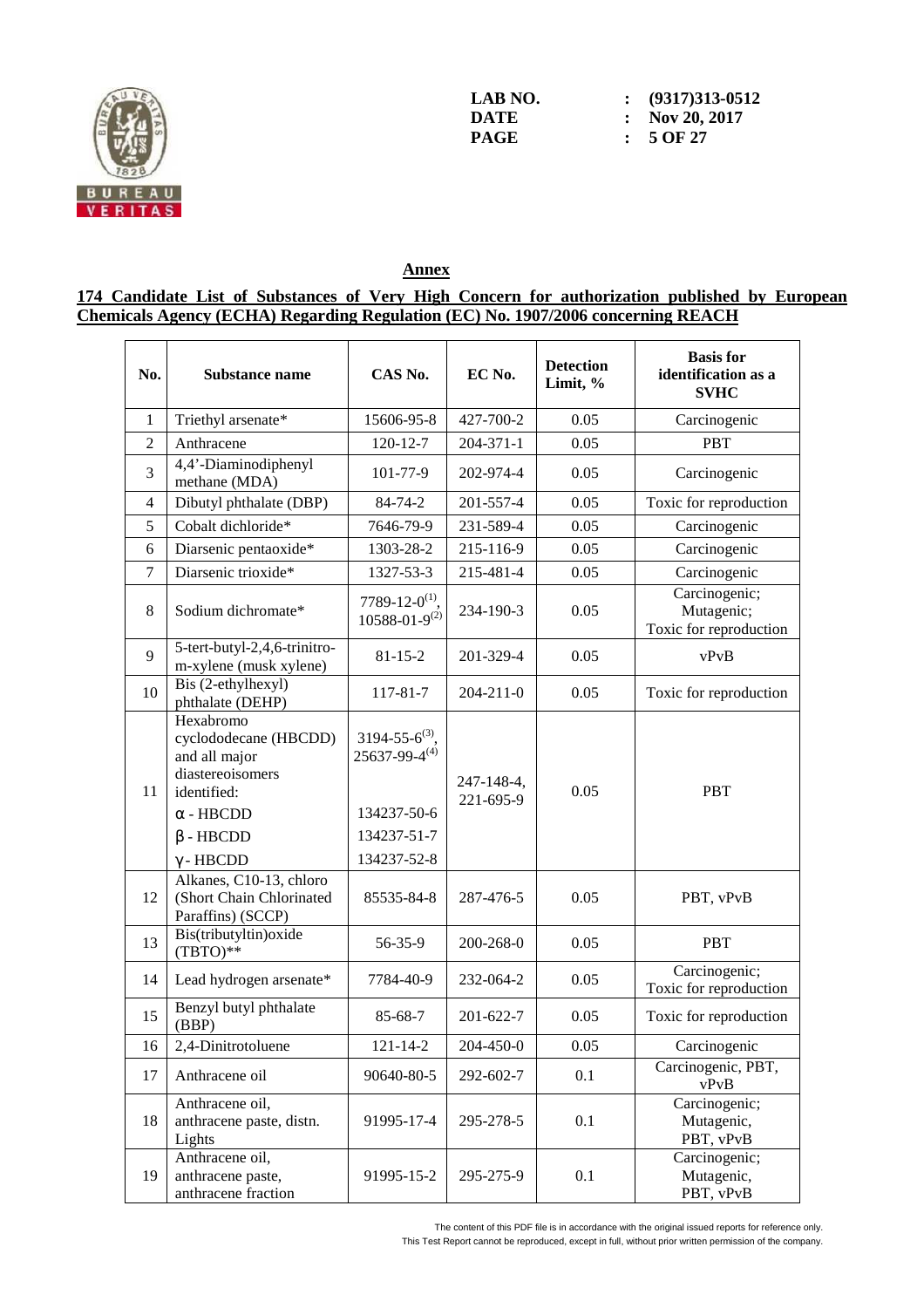

| 20 | Anthracene oil,<br>anthracene-low                                 | 90640-82-7                                                             | 292-604-8                | 0.1  | Carcinogenic;<br>Mutagenic,<br>PBT, vPvB              |
|----|-------------------------------------------------------------------|------------------------------------------------------------------------|--------------------------|------|-------------------------------------------------------|
| 21 | Anthracene oil,<br>anthracene paste                               | 90640-81-6                                                             | 292-603-2                | 0.1  | Carcinogenic;<br>Mutagenic,<br>PBT, vPvB              |
| 22 | Diisobutyl phthalate                                              | 84-69-5                                                                | 201-553-2                | 0.05 | Toxic for reproduction                                |
| 23 | Aluminosilicate,<br>Refractory Ceramic<br>Fibres <sup>*a</sup>    | Index no. 650-017-00-8                                                 |                          | 0.05 | Carcinogenic                                          |
| 24 | Zirconia Aluminosilicate,<br>Refractory Ceramic<br>Fibres*b       | Index no. 650-017-00-8                                                 |                          | 0.05 | Carcinogenic                                          |
| 25 | Lead chromate*                                                    | 7758-97-6                                                              | 231-846-0                | 0.05 | Carcinogenic;<br>Toxic for reproduction               |
| 26 | Lead chromate molybdate<br>sulfate red (C.I. Pigment<br>Red 104)* | 12656-85-8                                                             | 235-759-9                | 0.05 | Carcinogenic;<br>Toxic for reproduction               |
| 27 | Lead sulfochromate<br>yellow (C.I. Pigment<br>Yellow 34)*         | 1344-37-2                                                              | 215-693-7                | 0.05 | Carcinogenic;<br>Toxic for reproduction               |
| 28 | Tris(2-chloroethyl)<br>phosphate                                  | 115-96-8                                                               | 204-118-5                | 0.05 | Toxic for reproduction                                |
| 29 | Coal tar pitch, high<br>temperature                               | 65996-93-2                                                             | 266-028-2                | 0.1  | Carcinogenic, PBT,<br>vPvB                            |
| 30 | Acrylamide                                                        | $79-06-1$                                                              | 201-173-7                | 0.05 | Carcinogenic;<br>Mutagenic                            |
| 31 | Trichloroethylene                                                 | $79-01-6$                                                              | $201 - 167 - 4$          | 0.05 | Carcinogenic                                          |
| 32 | Boric acid*                                                       | 10043-35-3,<br>11113-50-1                                              | 233-139-2 /<br>234-343-4 | 0.05 | Toxic for reproduction                                |
| 33 | Disodium tetraborate,<br>anhydrous*                               | $1330-43-4^{(5)}$ ,<br>$12179 - 04 - 3^{(6)}$<br>$1303 - 96 - 4^{(7)}$ | 215-540-4                | 0.05 | Toxic for reproduction                                |
| 34 | Tetraboron disodium<br>heptaoxide, hydrate*                       | 12267-73-1                                                             | 235-541-3                | 0.05 | Toxic for reproduction                                |
| 35 | Sodium chromate*                                                  | $7775 - 11 - 3$                                                        | 231-889-5                | 0.05 | Carcinogenic;<br>Mutagenic;<br>Toxic for reproduction |
| 36 | Potassium chromate*                                               | 7789-00-6                                                              | 232-140-5                | 0.05 | Carcinogenic;<br>Mutagenic                            |
| 37 | Ammonium dichromate*                                              | 7789-09-5                                                              | 232-143-1                | 0.05 | Carcinogenic;<br>Mutagenic;<br>Toxic for reproduction |
| 38 | Potassium dichromate*                                             | 7778-50-9                                                              | 231-906-6                | 0.05 | Carcinogenic;<br>Mutagenic;<br>Toxic for reproduction |
| 39 | Cobalt(II) sulphate*                                              | 10124-43-3                                                             | 233-334-2                | 0.05 | Carcinogenic;<br>Toxic for reproduction               |
| 40 | Cobalt(II) dinitrate*                                             | 10141-05-6                                                             | 233-402-1                | 0.05 | Carcinogenic;<br>Toxic for reproduction               |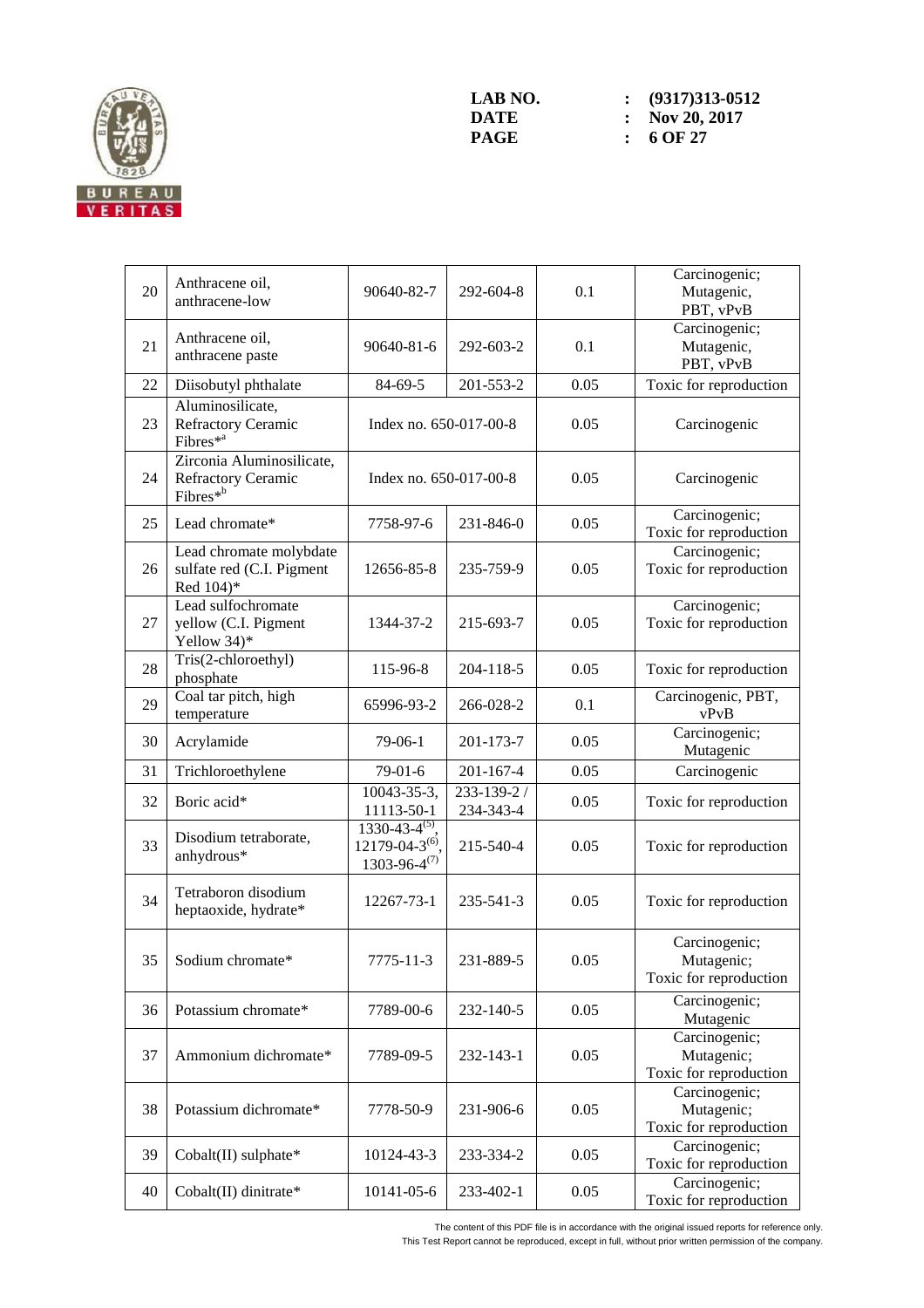

| 41 | Cobalt(II) carbonate*                                                                                                                                    | 513-79-1                    | 208-169-4              | 0.05 | Carcinogenic;<br>Toxic for reproduction |
|----|----------------------------------------------------------------------------------------------------------------------------------------------------------|-----------------------------|------------------------|------|-----------------------------------------|
| 42 | Cobalt(II) diacetate*                                                                                                                                    | $71 - 48 - 7$               | 200-755-8              | 0.05 | Carcinogenic;<br>Toxic for reproduction |
| 43 | 2-Methoxyethanol                                                                                                                                         | 109-86-4                    | 203-713-7              | 0.05 | Toxic for reproduction                  |
| 44 | 2-Ethoxyethanol                                                                                                                                          | 110-80-5                    | 203-804-1              | 0.05 | Toxic for reproduction                  |
| 45 | Chromium trioxide*                                                                                                                                       | 1333-82-0                   | 215-607-8              | 0.05 | Carcinogenic;<br>Mutagenic              |
| 46 | Acid generated from<br>chromium trioxide and<br>their oligomers:<br>Chromic acid*<br>Dichromic acid*<br>Oligomers of chromic<br>acid and dichromic acid* | 7738-94-5<br>13530-68-2     | 231-801-5<br>236-881-5 | 0.05 | Carcinogenic                            |
| 47 | 2-Ethoxyethyl acetate                                                                                                                                    | $111 - 15 - 9$              | 203-839-2              | 0.05 | Toxic for reproduction                  |
| 48 | Strontium Chromate*                                                                                                                                      | 7789-06-2                   | 232-142-6              | 0.05 | Carcinogenic                            |
| 49 | 1,2-benzenedicarboxylic<br>acid, di-C7-11 branched<br>alkyl ester and linear alkyl<br>ester                                                              | 68515-42-4                  | 271-084-6              | 0.05 | Toxic for reproduction                  |
| 50 | Hydrazine                                                                                                                                                | $302 - 01 - 2$<br>7803-57-8 | 206-114-9              | 0.05 | Carcinogenic                            |
| 51 | 1-Methyl-2-pyrrolidone                                                                                                                                   | 872-50-4                    | 212-828-1              | 0.05 | Toxic for reproduction                  |
| 52 | 1,2,3-trichloropropane                                                                                                                                   | $96 - 18 - 4$               | 202-486-1              | 0.05 | Toxic for reproduction                  |
| 53 | 1,2-benzenedicarboxylic<br>acid, di-C6-8-branched<br>alkyl ester, C7-rich<br>(DIHP)                                                                      | 71888-89-6                  | 276-158-1              | 0.05 | Toxic for reproduction                  |
| 54 | Dichromium<br>tris(chromate)*                                                                                                                            | 24613-89-6                  | 246-356-2              | 0.05 | Carcinogenic                            |
| 55 | Potassium<br>hydroxyoctaoxodizincated<br>i-chromate*                                                                                                     | 11103-86-9                  | 234-329-8              | 0.05 | Carcinogenic                            |
| 56 | Pentazinc chromate<br>octahydroxide*                                                                                                                     | 49663-84-5                  | 256-418-0              | 0.05 | Carcinogenic                            |
| 57 | Formaldehyde, oligomeric<br>reaction products with<br>aniline (technical MDA)                                                                            | 25214-70-4                  | 500-036-1              | 0.05 | Carcinogenic                            |
| 58 | Bis(2-methoxyethyl)<br>phthalate                                                                                                                         | 117-82-8                    | 204-212-6              | 0.05 | Toxic for reproduction                  |
| 59 | 2-Methoxyaniline;<br>o-Anisidine                                                                                                                         | $90 - 04 - 0$               | 201-963-1              | 0.05 | Carcinogenic                            |
| 60 | $4-(1,1,3,3-$<br>tetramethylbutyl)phenol,<br>(4-tert-Octylphenol)                                                                                        | 140-66-9                    | 205-426-2              | 0.05 | Equivalent level of<br>concern          |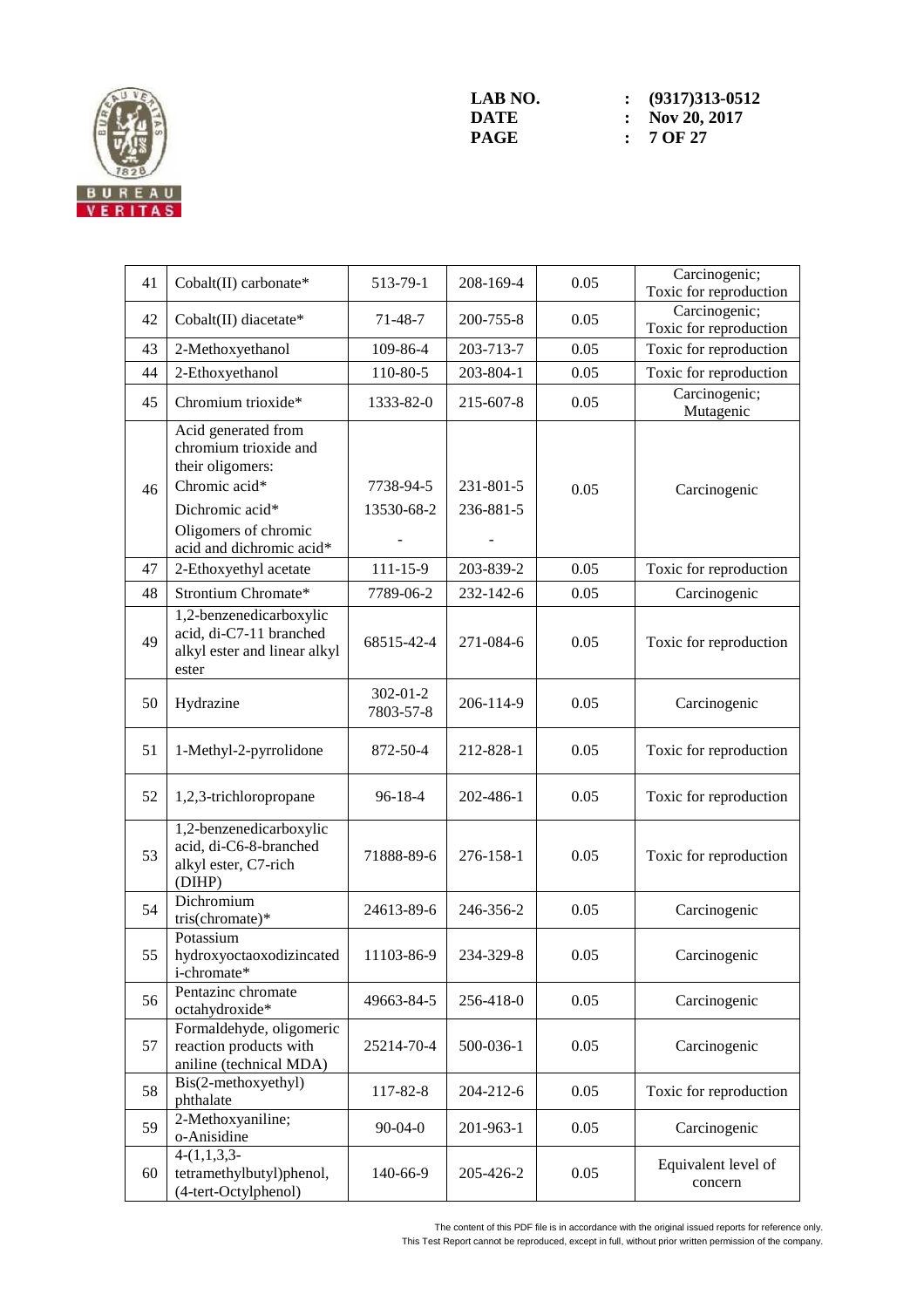

| 61 | 1,2-Dichloroethane                                                                                                         | 107-06-2       | 203-458-1 | 0.05 | Carcinogenic                            |
|----|----------------------------------------------------------------------------------------------------------------------------|----------------|-----------|------|-----------------------------------------|
| 62 | Bis(2-methoxyethyl) ether                                                                                                  | 111-96-6       | 203-924-4 | 0.05 | Toxic for reproduction                  |
| 63 | Arsenic acid*                                                                                                              | 7778-39-4      | 231-901-9 | 0.1  | Carcinogenic                            |
| 64 | Calcium arsenate*                                                                                                          | 7778-44-1      | 231-904-5 | 0.05 | Carcinogenic                            |
| 65 | Trilead diarsenate*                                                                                                        | 3687-31-8      | 222-979-5 | 0.05 | Carcinogenic;<br>Toxic for reproduction |
| 66 | N,N-dimethylacetamide<br>(DMAC)                                                                                            | 127-19-5       | 204-826-4 | 0.05 | Toxic for reproduction                  |
| 67 | $2,2$ <sup>'</sup> -dichloro-4,4 <sup>'</sup> -<br>methylenedianiline<br>(MOCA)                                            | $101 - 14 - 4$ | 202-918-9 | 0.05 | Carcinogenic                            |
| 68 | Phenolphthalein                                                                                                            | $77-09-8$      | 201-004-7 | 0.05 | Carcinogenic                            |
| 69 | Lead azide, Lead diazide*                                                                                                  | 13424-46-9     | 236-542-1 | 0.05 | Toxic for reproduction                  |
| 70 | Lead styphnate*                                                                                                            | 15245-44-0     | 239-290-0 | 0.05 | Toxic for reproduction                  |
| 71 | Lead dipicrate*                                                                                                            | 6477-64-1      | 229-335-2 | 0.05 | Toxic for reproduction                  |
| 72 | $1,2-bis(2-$<br>methoxyethoxy)ethane<br>(TEGDME; triglyme)                                                                 | 112-49-2       | 203-977-3 | 0.05 | Toxic for reproduction                  |
| 73 | 1,2-dimethoxyethane;<br>ethylene glycol dimethyl<br>ether (EGDME)                                                          | $110-71-4$     | 203-794-9 | 0.05 | Toxic for reproduction                  |
| 74 | Diboron trioxide*                                                                                                          | 1303-86-2      | 215-125-8 | 0.05 | Toxic for reproduction                  |
| 75 | Formamide                                                                                                                  | $75 - 12 - 7$  | 200-842-0 | 0.05 | Toxic for reproduction                  |
| 76 | Lead(II)<br>bis(methanesulfonate)*                                                                                         | 17570-76-2     | 401-750-5 | 0.05 | Toxic for reproduction                  |
| 77 | TGIC (1,3,5-<br>tris(oxiranylmethyl)-<br>1,3,5-triazine-<br>$2,4,6(1H,3H,5H)$ -trione) $\frac{8}{3}$                       | 2451-62-9      | 219-514-3 | 0.05 | Mutagenic                               |
| 78 | $\beta$ -TGIC (1,3,5-tris[(2S)<br>and $2R$ )-2,3-<br>epoxypropyl]-1,3,5-<br>triazine-2,4,6-<br>$(1H, 3H, 5H)$ -trione) $§$ | 59653-74-6     | 423-400-0 | 0.05 | Mutagenic                               |
| 79 | $4,4'$ -<br>bis(dimethylamino)benzo<br>phenone<br>(Michler's ketone)                                                       | 90-94-8        | 202-027-5 | 0.05 | Carcinogenic                            |
| 80 | N,N,N',N'-tetramethyl-<br>4,4'-methylenedianiline<br>(Michler's base)                                                      | $101 - 61 - 1$ | 202-959-2 | 0.05 | Carcinogenic                            |
| 81 | $[4 - [4, 4]$ -<br>bis(dimethylamino)<br>benzhydrylidene]cyclohex<br>a-2,5-dien-1-<br>ylidene]dimethylammoniu              | 548-62-9       | 208-953-6 | 0.05 | Carcinogenic                            |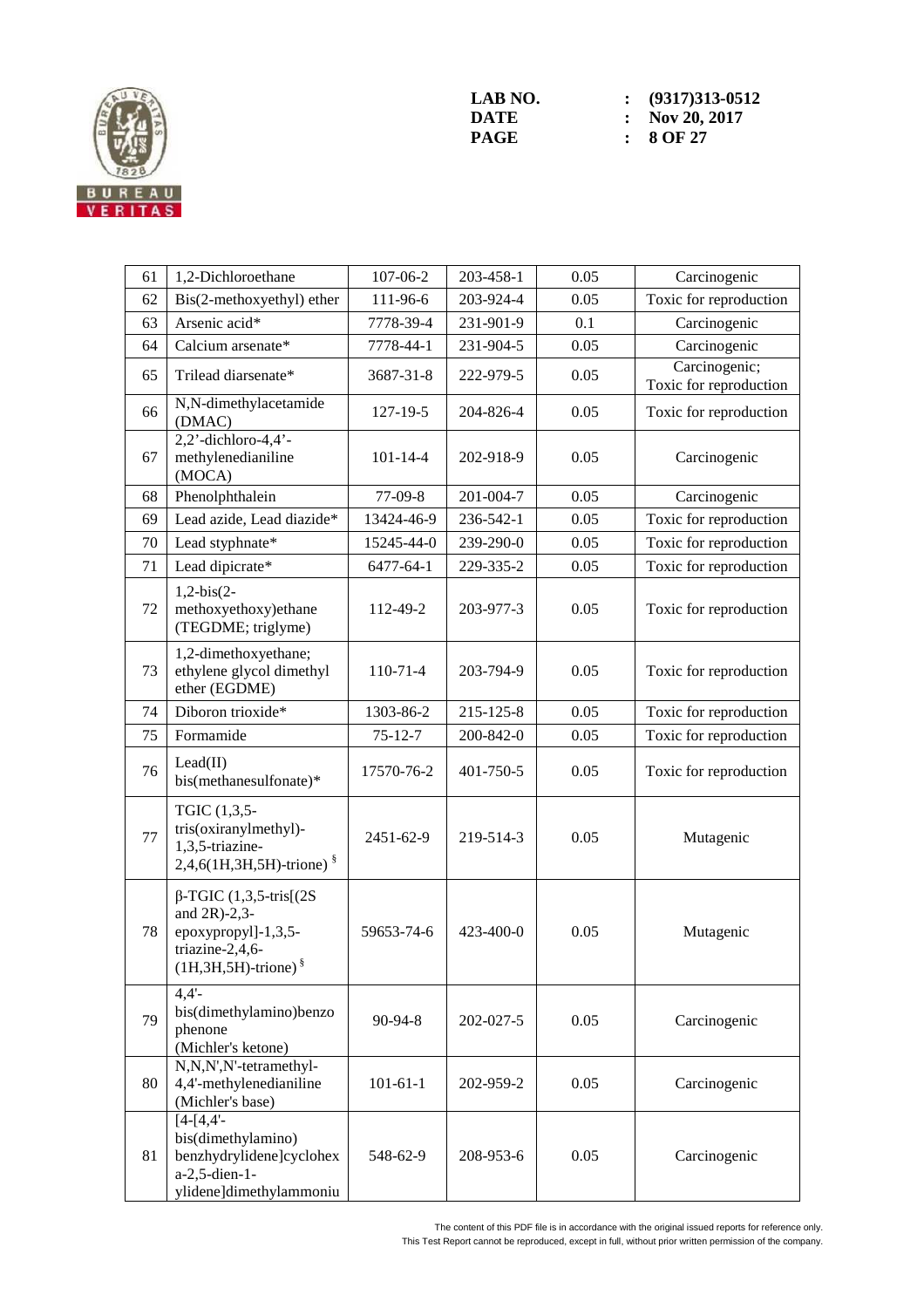

|    | m chloride<br>(C.I. Basic Violet 3)                                                                                                                                             |                                                         |                                                     |      |                                                                                             |
|----|---------------------------------------------------------------------------------------------------------------------------------------------------------------------------------|---------------------------------------------------------|-----------------------------------------------------|------|---------------------------------------------------------------------------------------------|
| 82 | $[4-[[4-anilino-1-$<br>naphthyl][4-<br>(dimethylamino)<br>phenyl]methylene]cycloh<br>exa-2,5-dien-1-ylidene]<br>dimethylammonium<br>chloride<br>(C.I. Basic Blue 26)            | 2580-56-5                                               | 219-943-6                                           | 0.05 | Carcinogenic                                                                                |
| 83 | $\alpha$ , $\alpha$ -Bis[4-<br>(dimethylamino)phenyl]-4<br>(phenylamino)naphthalen<br>e-1-methanol<br>(C.I. Solvent Blue 4)                                                     | 6786-83-0                                               | 229-851-8                                           | 0.05 | Carcinogenic                                                                                |
| 84 | 4,4'-bis(dimethylamino)-<br>4"-(methylamino)trityl<br>alcohol                                                                                                                   | $561-41-1$                                              | 209-218-2                                           | 0.05 | Carcinogenic                                                                                |
| 85 | Bis(pentabromophenyl)<br>ether (DecaBDE)                                                                                                                                        | 1163-19-5                                               | 214-604-9                                           | 0.05 | Persistent,<br>bioaccumulative and<br>toxic; very persistent<br>and very<br>bioaccumulative |
| 86 | N,N-dimethylformamide;<br>dimethyl formamide                                                                                                                                    | $68 - 12 - 2$                                           | 200-679-5                                           | 0.05 | Toxic for reproduction                                                                      |
| 87 | Methoxy acetic acid                                                                                                                                                             | $625 - 45 - 6$                                          | 210-894-6                                           | 0.05 | Toxic for<br>reproduction;<br>equivalent level of<br>concern                                |
| 88 | Dibutyltin dichloride<br>$(DBT)*$                                                                                                                                               | 683-18-1                                                | 211-670-0                                           | 0.05 | Toxic for reproduction                                                                      |
| 89 | 1,2-Diethoxyethane                                                                                                                                                              | $629 - 14 - 1$                                          | 211-076-1                                           | 0.05 | Toxic for reproduction                                                                      |
| 90 | Hexahydro-2-benzofuran-<br>1,3-dione (HHPA), cis-<br>cyclohexane-1,2-<br>dicarboxylic anhydride,<br>trans-cyclohexane-1,2-<br>dicarboxylic anhydride                            | $85-42-7,$<br>13149-00-3,<br>14166-21-3                 | 201-604-9,<br>236-086-3,<br>238-009-9               | 0.05 | Equivalent level of<br>concern                                                              |
| 91 | Hexahydromethylphathalic<br>anhydride,<br>Hexahydro-4-<br>methylphathalic anhydride,<br>Hexahydro-1-<br>methylphathalic anhydride,<br>Hexahydro-3-<br>methylphathalic anhydride | 25550-51-0,<br>19438-60-9,<br>48122-14-1,<br>57110-29-9 | 247-094-1,<br>243-072-0,<br>256-356-4,<br>260-566-1 | 0.05 | Equivalent level of<br>concern                                                              |
| 92 | 4-Nonylphenol, branched<br>and linear - substances with<br>a linear and/or branched<br>alkyl chain with a carbon<br>number of 9 covalently<br>bound in position 4 to            |                                                         |                                                     | 0.05 | Equivalent level of<br>concern                                                              |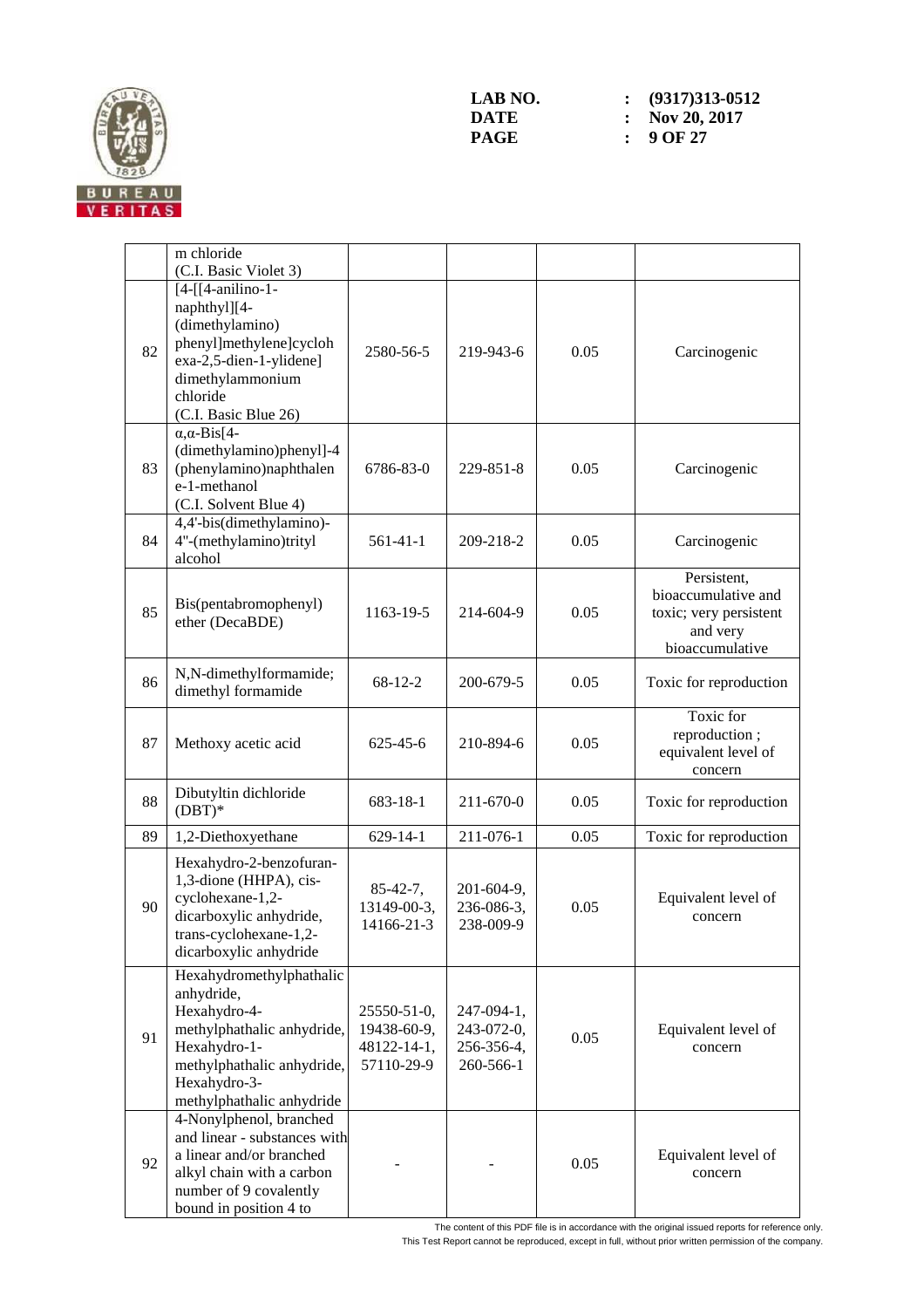

|     | phenol, covering also<br>UVCB- and well-defined<br>substances which include<br>any of the individual<br>isomers or a combination                  |                |           |      |                                             |
|-----|---------------------------------------------------------------------------------------------------------------------------------------------------|----------------|-----------|------|---------------------------------------------|
| 93  | thereof<br>Heptacosafluorotetradecan<br>oic acid                                                                                                  | 376-06-7       | 206-803-4 | 0.05 | Very persistent and<br>very bioaccumulative |
| 94  | 1,2-Benzenedicarboxylic<br>acid, dipentylester,<br>branched and linear <sup>+</sup>                                                               | 84777-06-0     | 284-032-2 | 0.05 | Toxic for reproduction                      |
| 95  | Henicosafluoroundecanoic<br>acid                                                                                                                  | 2058-94-8      | 218-165-4 | 0.05 | Very persistent and<br>very bioaccumulative |
| 96  | N-pentyl-isopentylphtalate<br>$(iPnPP)$ <sup>+</sup>                                                                                              | 776297-69-9    |           | 0.05 | Toxic for reproduction                      |
| 97  | Pentacosafluorotridecanoic<br>acid                                                                                                                | 72629-94-8     | 276-745-2 | 0.05 | Very persistent and<br>very bioaccumulative |
| 98  | $4-(1,1,3,3-$<br>tetramethylbutyl)phenol,<br>ethoxylated - covering<br>well-defined substances<br>and UVCB substances,<br>polymers and homologues |                |           | 0.05 | Equivalent level of<br>concern              |
| 99  | Tricosafluorododecanoic<br>acid                                                                                                                   | $307 - 55 - 1$ | 206-203-2 | 0.05 | Very persistent and<br>very bioaccumulative |
| 100 | Lead<br>bis(tetrafluoroborate)*                                                                                                                   | 13814-96-5     | 237-486-0 | 0.05 | Toxic for reproduction                      |
| 101 | Lead tetroxide (orange<br>lead)*                                                                                                                  | 1314-41-6      | 215-235-6 | 0.05 | Toxic for reproduction                      |
| 102 | Diethyl sulphate                                                                                                                                  | $64 - 67 - 5$  | 200-589-6 | 0.05 | Carcinogenic;<br>Mutagenic                  |
| 103 | Dinoseb                                                                                                                                           | 88-85-7        | 201-861-7 | 0.05 | Toxic for reproduction                      |
| 104 | Lead Titanium Zirconium<br>Oxide*                                                                                                                 | 12626-81-2     | 235-727-4 | 0.05 | Toxic for reproduction                      |
| 105 | Acetic acid, lead salt,<br>basic*                                                                                                                 | 51404-69-4     | 257-175-3 | 0.05 | Toxic for reproduction                      |
| 106 | Furan                                                                                                                                             | 110-00-9       | 203-727-3 | 0.05 | Carcinogenic                                |
| 107 | N-methylacetamide                                                                                                                                 | 79-16-3        | 201-182-6 | 0.05 | Toxic for reproduction                      |
| 108 | o-Toluidine;<br>2-Aminotoluene                                                                                                                    | $95 - 53 - 4$  | 202-429-0 | 0.05 | Carcinogenic                                |
| 109 | $3-ethyl-2-methyl-2-(3-$<br>methylbutyl)-1,3-<br>oxazolidine                                                                                      | 143860-04-2    | 421-150-7 | 0.05 | Toxic for reproduction                      |
| 110 | 4,4'-oxydianiline and its<br>salts                                                                                                                | $101 - 80 - 4$ | 202-977-0 | 0.05 | Carcinogenic;<br>Mutagenic                  |
| 111 | [Phthalato(2-)]dioxotrilead<br>(Dibasic lead phthalate)*                                                                                          | 69011-06-9     | 273-688-5 | 0.05 | Toxic for reproduction                      |
| 112 | Lead titanium trioxide*                                                                                                                           | 12060-00-3     | 235-038-9 | 0.05 | Toxic for reproduction                      |
| 113 | Lead oxide sulphate*                                                                                                                              | 12036-76-9     | 234-853-7 | 0.05 | Toxic for reproduction                      |
| 114 | Lead dinitrate*                                                                                                                                   | 10099-74-8     | 233-245-9 | 0.05 | Toxic for reproduction                      |
| 115 | 4-Aminoazobenzene;<br>4-Phenylazoaniline                                                                                                          | $60 - 09 - 3$  | 200-453-6 | 0.05 | Carcinogenic                                |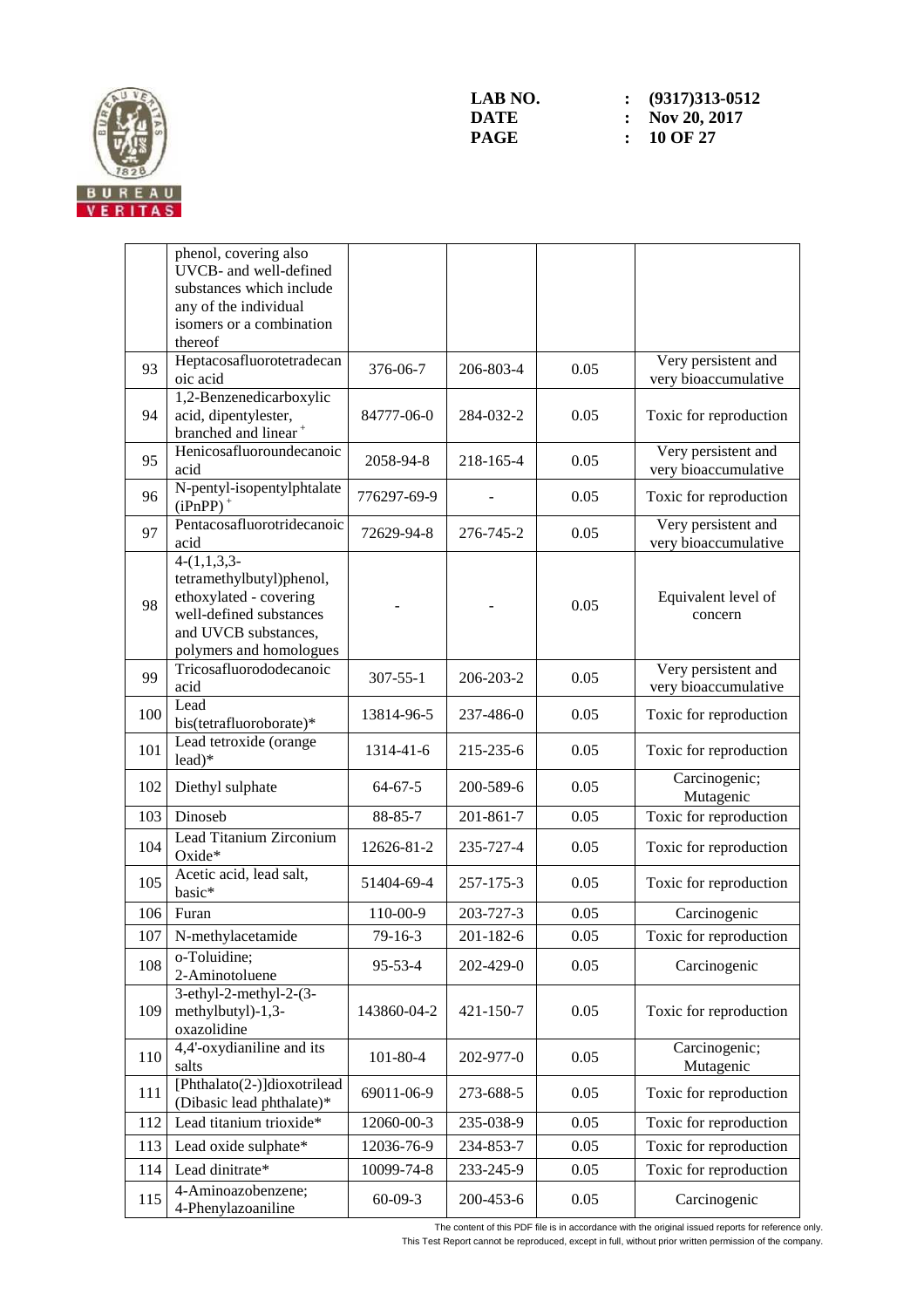

| 116 | Lead cyanamidate*                                                               | 20837-86-9     | 244-073-9 | 0.05 | Toxic for reproduction                          |
|-----|---------------------------------------------------------------------------------|----------------|-----------|------|-------------------------------------------------|
| 117 | Tetralead trioxide<br>sulphate*                                                 | 12202-17-4     | 235-380-9 | 0.05 | Toxic for reproduction                          |
| 118 | 4-methyl-m-<br>phenylenediamine (2,4-<br>toluene-diamine)                       | 95-80-7        | 202-453-1 | 0.05 | Carcinogenic                                    |
| 119 | Pyrochlore, antimony lead<br>yellow*                                            | 8012-00-8      | 232-382-1 | 0.05 | Toxic for reproduction                          |
| 120 | Trilead<br>bis(carbonate)dihydroxide<br>(basic lead carbonate)*                 | 1319-46-6      | 215-290-6 | 0.05 | Toxic for reproduction                          |
| 121 | Dimethyl sulphate                                                               | $77 - 78 - 1$  | 201-058-1 | 0.05 | Carcinogenic                                    |
| 122 | Dioxobis(stearato)trilead*                                                      | 12578-12-0     | 235-702-8 | 0.05 | Toxic for reproduction                          |
| 123 | Silicic acid, barium salt,<br>lead-doped*                                       | 68784-75-8     | 272-271-5 | 0.05 | Toxic for reproduction                          |
| 124 | Biphenyl-4-ylamine                                                              | $92 - 67 - 1$  | 202-177-1 | 0.05 | Carcinogenic                                    |
| 125 | Lead oxide (lead<br>monoxide)*                                                  | 1317-36-8      | 215-267-0 | 0.05 | Toxic for reproduction                          |
| 126 | Pentalead tetraoxide<br>sulphate*                                               | 12065-90-6     | 235-067-7 | 0.05 | Toxic for reproduction                          |
| 127 | Propylene oxide;<br>1,2-epoxypropane;<br>methyloxirane                          | 75-56-9        | 200-879-2 | 0.05 | Carcinogenic;<br>Mutagenic                      |
| 128 | Silicic acid, lead salt*                                                        | 11120-22-2     | 234-363-3 | 0.05 | Toxic for reproduction                          |
| 129 | Trilead dioxide<br>phosphonate*                                                 | 12141-20-7     | 235-252-2 | 0.05 | Toxic for reproduction                          |
| 130 | o-aminoazotoluene                                                               | $97 - 56 - 3$  | 202-591-2 | 0.05 | Carcinogenic                                    |
| 131 | 1-bromopropane                                                                  | 106-94-5       | 203-445-0 | 0.05 | Toxic for reproduction                          |
| 132 | 6-methoxy-m-toluidine (p-<br>cresidine)                                         | $120 - 71 - 8$ | 204-419-1 | 0.05 | Carcinogenic                                    |
| 133 | 4,4'-methylenedi-o-<br>toluidine                                                | 838-88-0       | 212-658-8 | 0.05 | Carcinogenic                                    |
| 134 | Tetraethyllead*                                                                 | 78-00-2        | 201-075-4 | 0.05 | Toxic for reproduction                          |
| 135 | Sulfurous acid, lead salt,<br>dibasic*                                          | 62229-08-7     | 263-467-1 | 0.05 | Toxic for reproduction                          |
| 136 | Fatty acids, C16-18, lead<br>salts*                                             | 91031-62-8     | 292-966-7 | 0.05 | Toxic for reproduction                          |
| 137 | Diisopentylphthalate <sup>+</sup>                                               | $605 - 50 - 5$ | 210-088-4 | 0.05 | Toxic for reproduction                          |
| 138 | Diazene-1,2-dicarboxamide<br>(C,C'-azodi(formamide))                            | 123-77-3       | 204-650-8 | 0.05 | Equivalent level of<br>concern                  |
| 139 | Cadmium*                                                                        | 7440-43-9      | 231-152-8 | 0.05 | Carcinogenic;<br>Equivalent level of<br>concern |
| 140 | Cadmium oxide*                                                                  | 1306-19-0      | 215-146-2 | 0.05 | Carcinogenic;<br>Equivalent level of<br>concern |
| 141 | Dipentyl phthalate (DPP) <sup>+</sup>                                           | $131 - 18 - 0$ | 205-017-9 | 0.05 | Toxic for reproduction                          |
| 142 | 4-Nonylphenol, branched<br>and linear, ethoxylated<br>[substances with a linear |                |           | 0.05 | Equivalent level of<br>concern                  |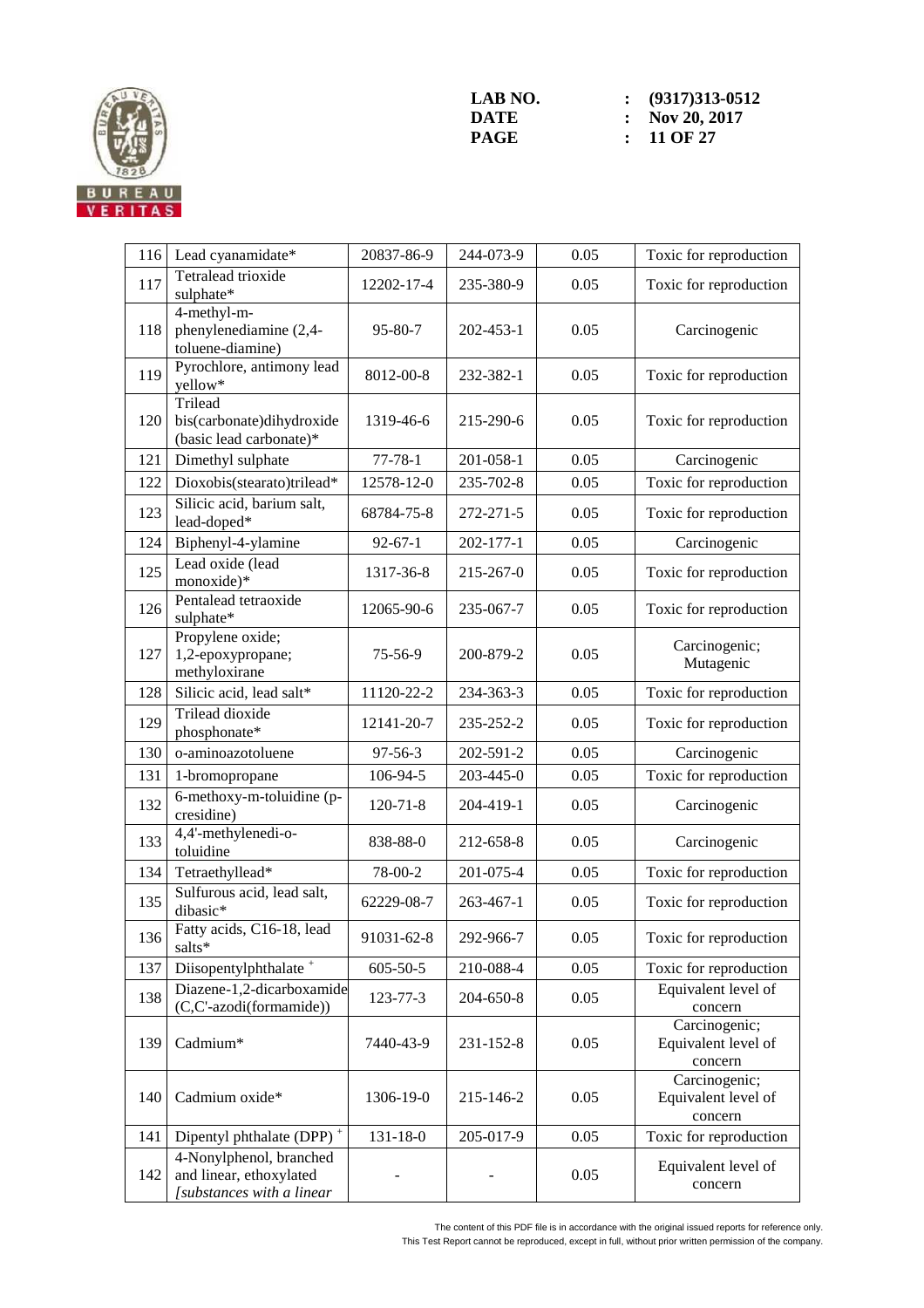

|     | and/or branched alkyl                            |                |                         |      |                                                     |
|-----|--------------------------------------------------|----------------|-------------------------|------|-----------------------------------------------------|
|     | chain with a carbon                              |                |                         |      |                                                     |
|     | number of 9 covalently                           |                |                         |      |                                                     |
|     | bound in position 4 to                           |                |                         |      |                                                     |
|     | phenol, ethoxylated                              |                |                         |      |                                                     |
|     | covering UVCB- and well-                         |                |                         |      |                                                     |
|     | defined substances,                              |                |                         |      |                                                     |
|     | polymers and homologues,                         |                |                         |      |                                                     |
|     | which include any of the                         |                |                         |      |                                                     |
|     | individual isomers and/or                        |                |                         |      |                                                     |
|     | combinations thereof]<br>Ammonium                |                |                         |      |                                                     |
| 143 | pentadecafluorooctanoate<br>$(APFO)^{\neq}$      | 3825-26-1      | 223-320-4               | 0.05 | Toxic for reproduction;<br><b>PBT</b>               |
| 144 | Pentadecafluorooctanoic<br>acid (PFOA) $*$       | $335 - 67 - 1$ | 206-397-9               | 0.05 | Toxic for reproduction;<br><b>PBT</b>               |
| 145 | Cadmium sulphide                                 | 1306-23-6      | 215-147-8               | 0.05 | Carcinogenic;<br>Equivalent level of<br>concern     |
| 146 | Dihexyl phthalate                                | $84 - 75 - 3$  | 201-559-5               | 0.05 | Toxic for reproduction                              |
|     | Disodium $3,3'$ -[[1,1'-<br>biphenyl]-4,4'-      |                |                         |      |                                                     |
| 147 | diylbis(azo)]bis(4-                              | 573-58-0       |                         |      |                                                     |
|     | aminonaphthalene-1-                              |                | 209-358-4               | 0.05 | Carcinogenic                                        |
|     | sulphonate) (C.I. Direct                         |                |                         |      |                                                     |
|     | Red 28)                                          |                |                         |      |                                                     |
|     | Disodium 4-amino-3-[[4'-                         |                |                         |      |                                                     |
|     | $[(2,4 -$                                        |                |                         |      |                                                     |
|     | diaminophenyl)azo][1,1'-                         |                |                         |      |                                                     |
| 148 | biphenyl]-4-yl]azo] -5-<br>hydroxy-6-            | 1937-37-7      | 217-710-3               | 0.05 | Carcinogenic                                        |
|     | (phenylazo)naphthalene-                          |                |                         |      |                                                     |
|     | 2,7-disulphonate (C.I.                           |                |                         |      |                                                     |
|     | Direct Black 38)                                 |                |                         |      |                                                     |
|     | Imidazolidine-2-thione (2-                       |                |                         |      |                                                     |
| 149 | imidazoline-2-thiol)                             | 96-45-7        | 202-506-9               | 0.05 | Toxic for reproduction                              |
| 150 | Lead di(acetate)                                 | $301 - 04 - 2$ | 206-104-4               | 0.05 | Toxic for reproduction                              |
| 151 | Trixylyl phosphate                               | 25155-23-1     | 246-677-8               | 0.05 | Toxic for reproduction                              |
|     |                                                  |                |                         |      | Carcinogenic;                                       |
|     |                                                  |                |                         |      | Mutagenic; Toxic for                                |
|     |                                                  |                |                         |      | Reproduction;                                       |
| 152 | Cadmium chloride*                                | 10108-64-2     | 233-296-7               | 0.05 | Equivalent level of                                 |
|     |                                                  |                |                         |      | concern having probable<br>serious effects to human |
|     |                                                  |                |                         |      | health                                              |
|     | 1,2-Benzenedicarboxylic                          |                |                         |      |                                                     |
| 153 | acid, dihexyl ester,                             | 68515-50-4     | 271-093-5               | 0.05 | Toxic for reproduction                              |
|     | branched and linear++                            |                |                         |      |                                                     |
| 154 | Sodium peroxometaborate*                         | 7632-04-4      | 231-556-4               | 0.05 | Toxic for reproduction                              |
| 155 | Sodium perborate; perboric<br>acid, sodium salt* |                | 239-172-9;<br>234-390-0 | 0.05 | Toxic for reproduction                              |
| 156 | Cadmium fluoride *                               | 7790-79-6      | 232-222-0               | 0.05 | Carcinogenic;                                       |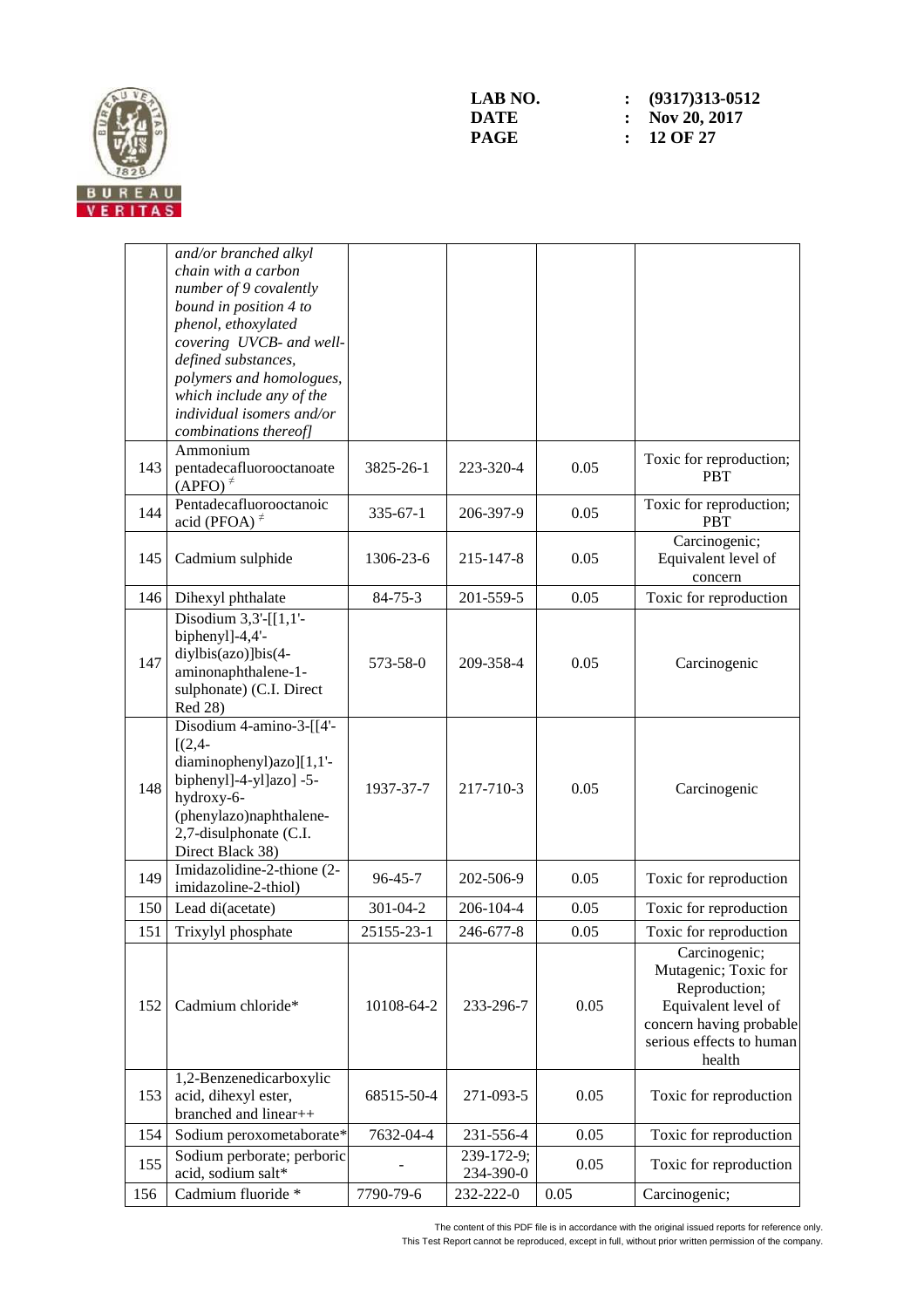

|     |                                                                                                                                                                                                                                                                                                          |                           |                         |      | Mutagenic; Toxic for<br>Reproduction;<br>Equivalent level of<br>concern having<br>probable serious effects<br>to human health                  |
|-----|----------------------------------------------------------------------------------------------------------------------------------------------------------------------------------------------------------------------------------------------------------------------------------------------------------|---------------------------|-------------------------|------|------------------------------------------------------------------------------------------------------------------------------------------------|
| 157 | Cadmium sulphate *                                                                                                                                                                                                                                                                                       | 10124-36-4;<br>31119-53-6 | 233-331-6               | 0.05 | Carcinogenic;<br>Mutagenic; Toxic for<br>Reproduction;<br>Equivalent level of<br>concern having<br>probable serious effects<br>to human health |
| 158 | 2-benzotriazol-2-yl-4,6-<br>di-tert-butylphenol (UV-<br>320)                                                                                                                                                                                                                                             | 3846-71-7                 | 223-346-6               | 0.05 | PBT;<br>vPvB                                                                                                                                   |
| 159 | 2-(2H-benzotriazol-2-yl)-<br>4,6-ditertpentylphenol<br>$(UV-328)$                                                                                                                                                                                                                                        | 25973-55-1                | 247-384-8               | 0.05 | PBT;<br>vPvB                                                                                                                                   |
| 160 | 2-ethylhexyl 10-ethyl-4,4-<br>dioctyl-7-oxo-8-oxa-3,5-<br>dithia-4-<br>stannatetradecanoate<br>$(DOTE)*$                                                                                                                                                                                                 | 15571-58-1                | 239-622-4               | 0.05 | Toxic for<br>Reproduction                                                                                                                      |
| 161 | Reaction mass of 2-<br>ethylhexyl 10-ethyl-4,4-<br>dioctyl-7-oxo-8-oxa-3,5-<br>dithia-4-<br>stannatetradecanoate and<br>2-ethylhexyl 10-ethyl-4-<br>$[[2-(2-ethylhexyl)oxy]-2-$<br>oxoethyl]thio]-4-octyl-7-<br>oxo-8-oxa-3,5-dithia-4-<br>stannatetradecanoate<br>(reaction mass of DOTE<br>and MOTE) * |                           |                         | 0.05 | Toxic for<br>Reproduction                                                                                                                      |
| 162 | 1,2-benzenedicarboxylic<br>acid, di-C6-10-alkyl<br>esters; $1,2$ -<br>benzenedicarboxylic acid,<br>mixed decyl and hexyl<br>and octyl diesters with $\geq$<br>0.3% of dihexyl phthalate<br>(EC No. 201-559-5)                                                                                            | 68515-51-5;<br>68648-93-1 | 271-094-0;<br>272-013-1 | 0.05 | Toxic for reproduction                                                                                                                         |
| 163 | 5-sec-butyl-2-(2,4-<br>dimethylcyclohex-3-en-1-<br>yl)-5-methyl-1,3-dioxane<br>$[1]$ , 5-sec-butyl-2- $(4, 6-$<br>dimethylcyclohex-3-en-1-<br>yl)-5-methyl-1,3-dioxane<br>[2] [covering any of the<br>individual isomers of [1]<br>and [2] or any<br>combination thereof]                                |                           |                         | 0.05 | Very persistent and<br>very bioaccumulative                                                                                                    |

The content of this PDF file is in accordance with the original issued reports for reference only. This Test Report cannot be reproduced, except in full, without prior written permission of the company.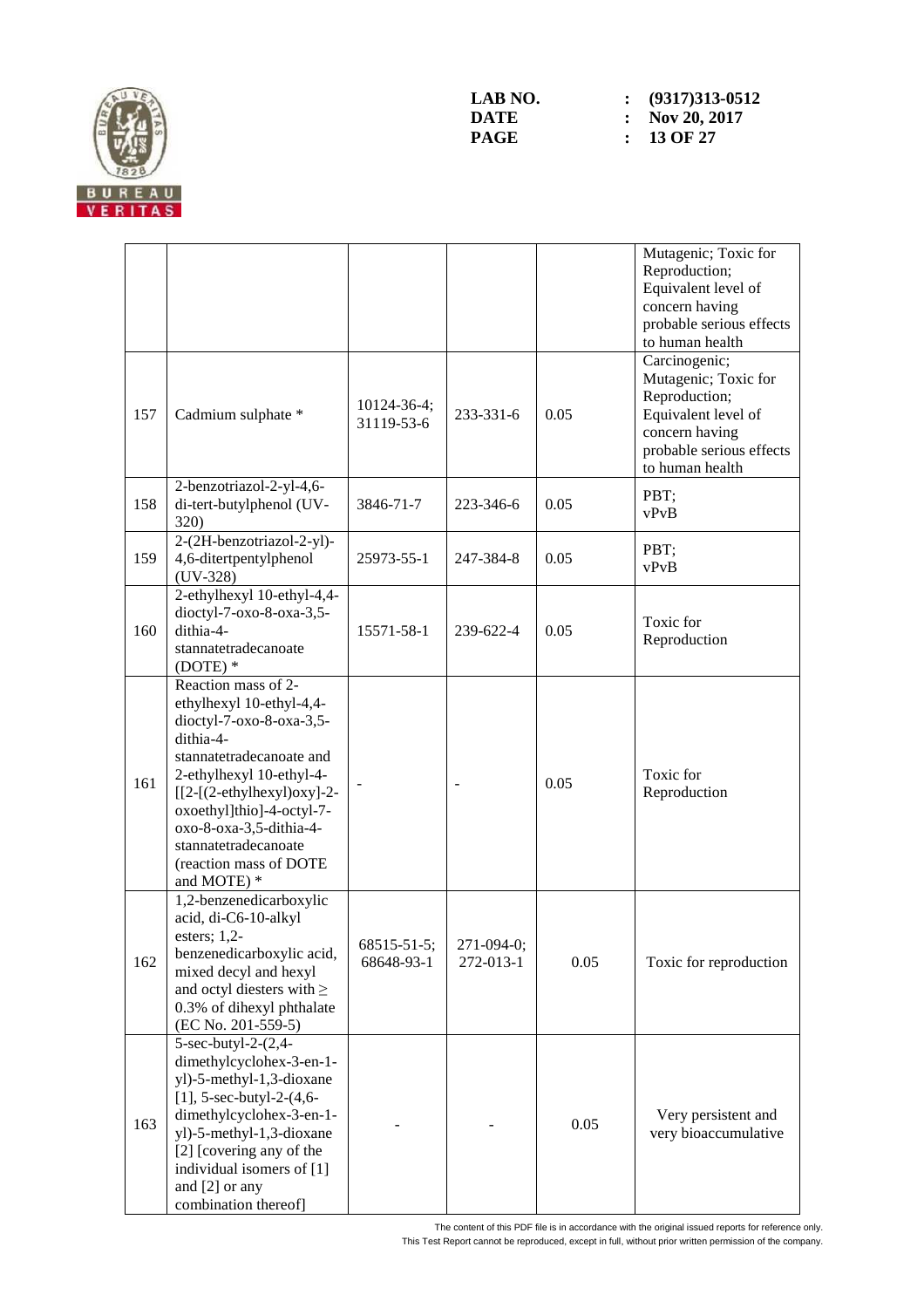

| 164 | 1,3-propanesultone                                                                                                                                                                                                                                                                                                                                  | 1120-71-4                                    | 214-317-9               | 0.05 | Carcinogenic                                                                                              |
|-----|-----------------------------------------------------------------------------------------------------------------------------------------------------------------------------------------------------------------------------------------------------------------------------------------------------------------------------------------------------|----------------------------------------------|-------------------------|------|-----------------------------------------------------------------------------------------------------------|
| 165 | 2,4-di-tert-butyl-6-(5-<br>chlorobenzotriazol-2-<br>yl)phenol (UV-327)                                                                                                                                                                                                                                                                              | 3864-99-1                                    | 223-383-8               | 0.05 | vPvB                                                                                                      |
| 166 | 2-(2H-benzotriazol-2-yl)-<br>4-(tert-butyl)-6-(sec-<br>butyl)phenol (UV-350)                                                                                                                                                                                                                                                                        | 36437-37-3                                   | 253-037-1               | 0.05 | vPvB                                                                                                      |
| 167 | Nitrobenzene                                                                                                                                                                                                                                                                                                                                        | 98-95-3                                      | 202-716-0               | 0.05 | Toxic for reproduction                                                                                    |
| 168 | Perfluorononan-1-oic acid<br>acid and its sodium and<br>ammonium salts                                                                                                                                                                                                                                                                              | $375 - 95 - 1$ ;<br>21049-39-8;<br>4149-60-4 | 206-801-3               | 0.05 | Toxic for reproduction;<br><b>PBT</b>                                                                     |
| 169 | Benzo[def]chrysene<br>(benzo[a]pyrene)                                                                                                                                                                                                                                                                                                              | 200-028-5                                    | $50-32-8$               | 0.05 | Carcinogenic;<br>Mutagenic; Toxic for<br>Reproduction;<br>PBT;<br>vPvB                                    |
| 170 | $4,4'$ -<br>isopropylidenediphenol<br>(bisphenol A; BPA)                                                                                                                                                                                                                                                                                            | $80 - 05 - 7$                                | 201-245-8               | 0.05 | Toxic for reproduction<br>(Article 57 c)                                                                  |
| 171 | 4-Heptylphenol, branched<br>and linear [substances<br>with a linear and/or<br>branched alkyl chain with<br>a carbon number of 7<br>covalently bound<br>predominantly in position<br>4 to phenol, covering also<br>UVCB- and well-defined<br>substances which include<br>any of the individual<br>isomers or a combination<br>thereof]<br>$(4-Hpbl)$ |                                              |                         | 0.05 | Equivalent level of<br>concern having<br>probable serious effects<br>to the environment<br>(Article 57 f) |
| 172 | Nonadecafluorodecanoic<br>acid (PFDA) and its<br>sodium and ammonium<br>salts                                                                                                                                                                                                                                                                       | 3830-45-3,<br>335-76-2,<br>3108-42-7         | 206-400-3,<br>221-470-5 | 0.05 | Toxic for reproduction<br>(Article 57 c); PBT<br>(Article 57 d)                                           |
| 173 | $p-(1,1-$<br>dimethylpropyl)phenol<br>(PTAP)                                                                                                                                                                                                                                                                                                        | 80-46-6                                      | 201-280-9               | 0.05 | Equivalent level of<br>concern having<br>probable serious effects<br>to the environment<br>(Article 57 f) |
| 174 | Perfluorohexane-1-<br>sulphonic acid and its<br>salts (PFHxS)                                                                                                                                                                                                                                                                                       |                                              |                         | 0.05 | vPvB                                                                                                      |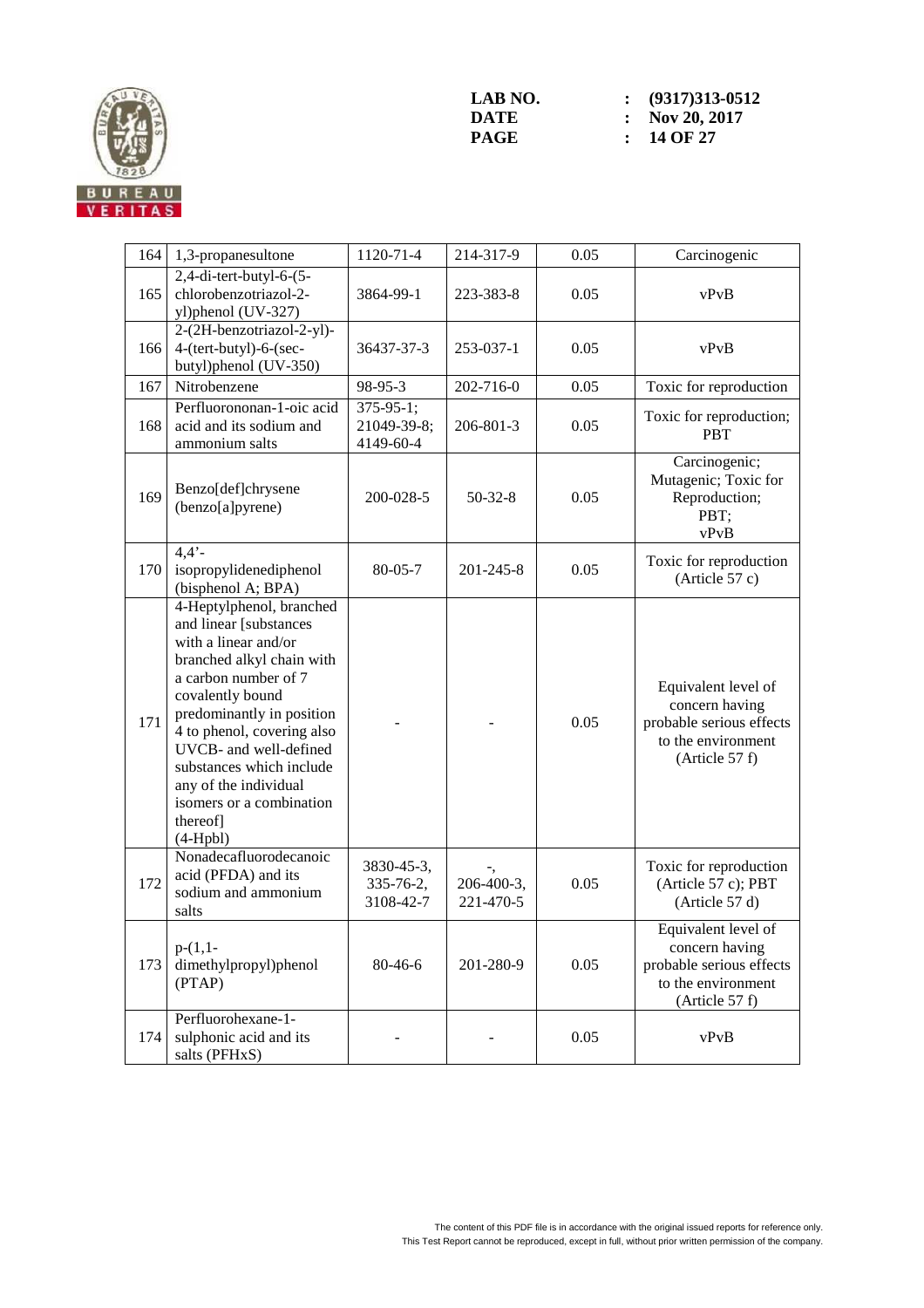

**LAB NO. : (9317)313-0512 DATE : Nov 20, 2017 PAGE : 15 OF 27** 

#### **TEST RESULT**

**174 Candidate List of Substances of Very High Concern for authorization published by European Chemicals Agency (ECHA) Regarding Regulation (EC) No. 1907/2006 concerning REACH** 

| <b>Test Method:</b>                       | Analysis is based on GC, LC, IC, ICP, with various detection techniques and UV. |       |      |  |  |  |  |
|-------------------------------------------|---------------------------------------------------------------------------------|-------|------|--|--|--|--|
| <b>Test Item(s)</b>                       | <b>Item / Component Description(s) (Location(s))</b><br>Style(s)                |       |      |  |  |  |  |
|                                           | white plastic (case)                                                            |       |      |  |  |  |  |
| <b>Maximum</b><br><b>Allowable Limit:</b> | $0.1\%$ (Each of listed)                                                        |       |      |  |  |  |  |
|                                           | <b>Result</b>                                                                   |       |      |  |  |  |  |
| <b>Test Item(s)</b>                       | <b>Detected Analyte(s)</b>                                                      | Conc. | Unit |  |  |  |  |
|                                           | ND                                                                              | ND    | $\%$ |  |  |  |  |

Note / Key :

 ND = Not detected ">" = Greater than Conc. = Concentration  $mg/kg =$  milligram(s) per kilogram = ppm = part(s) per million Detection Limit (Mg/Kg) : Please refer appendix.

Remark :

The list of Candidate List of Substances of Very High Concern for authorization published by European Chemicals Agency (ECHA) Regarding Regulation (EC) No. 1907/2006 concerning REACH and is summarized in table of Appendix.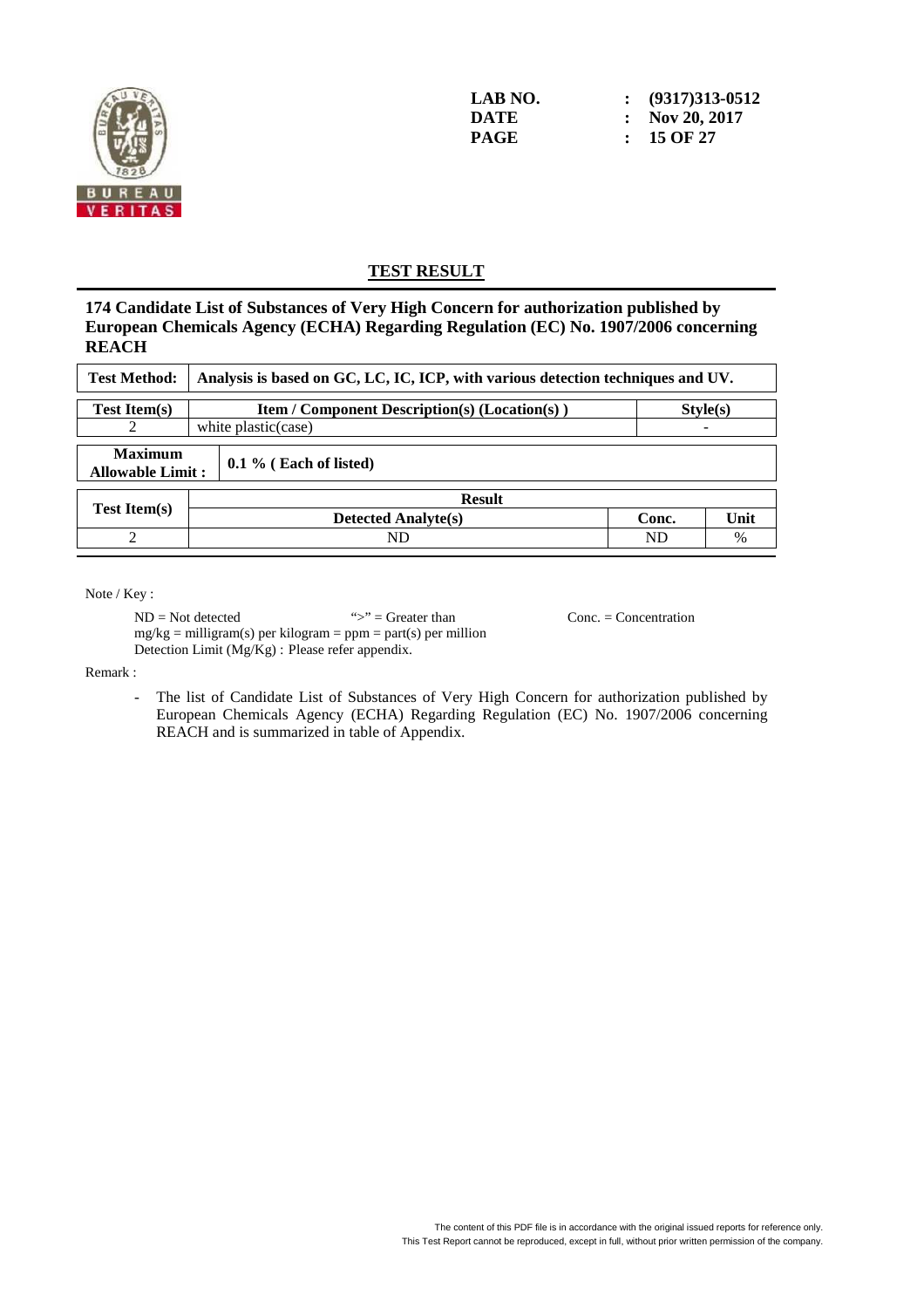

**LAB NO.** : (9317)313-0512<br> **DATE** : Nov 20, 2017 **DATE : Nov 20, 2017** 

**PAGE : 16 OF 27** 

#### **Annex**

#### **174 Candidate List of Substances of Very High Concern for authorization published by European Chemicals Agency (ECHA) Regarding Regulation (EC) No. 1907/2006 concerning REACH**

| No.            | <b>Substance name</b>                                                                                                                             | CAS No.                                                                                        | EC No.                  | <b>Detection</b><br>Limit, % | <b>Basis</b> for<br>identification as a<br><b>SVHC</b> |
|----------------|---------------------------------------------------------------------------------------------------------------------------------------------------|------------------------------------------------------------------------------------------------|-------------------------|------------------------------|--------------------------------------------------------|
| $\mathbf{1}$   | Triethyl arsenate*                                                                                                                                | 15606-95-8                                                                                     | 427-700-2               | 0.01                         | Carcinogenic                                           |
| $\overline{2}$ | Anthracene                                                                                                                                        | 120-12-7                                                                                       | $204 - 371 - 1$         | 0.005                        | <b>PBT</b>                                             |
| 3              | 4,4'-Diaminodiphenyl<br>methane (MDA)                                                                                                             | 101-77-9                                                                                       | 202-974-4               | 0.005                        | Carcinogenic                                           |
| $\overline{4}$ | Dibutyl phthalate (DBP)                                                                                                                           | 84-74-2                                                                                        | 201-557-4               | 0.005                        | Toxic for reproduction                                 |
| 5              | Cobalt dichloride*                                                                                                                                | 7646-79-9                                                                                      | 231-589-4               | 0.01                         | Carcinogenic                                           |
| 6              | Diarsenic pentaoxide*                                                                                                                             | 1303-28-2                                                                                      | 215-116-9               | 0.01                         | Carcinogenic                                           |
| $\overline{7}$ | Diarsenic trioxide*                                                                                                                               | 1327-53-3                                                                                      | 215-481-4               | 0.01                         | Carcinogenic                                           |
| 8              | Sodium dichromate*                                                                                                                                | 7789-12-0 <sup>(1)</sup> .<br>$10588 - 01 - 9^{(2)}$                                           | 234-190-3               | 0.01                         | Carcinogenic;<br>Mutagenic;<br>Toxic for reproduction  |
| 9              | 5-tert-butyl-2,4,6-trinitro-<br>m-xylene (musk xylene)                                                                                            | $81 - 15 - 2$                                                                                  | 201-329-4               | 0.005                        | vPvB                                                   |
| 10             | Bis (2-ethylhexyl)<br>phthalate (DEHP)                                                                                                            | 117-81-7                                                                                       | 204-211-0               | 0.005                        | Toxic for reproduction                                 |
| 11             | Hexabromo<br>cyclododecane (HBCDD)<br>and all major<br>diastereoisomers<br>identified:<br>$\alpha$ - HBCDD<br>$\beta$ - HBCDD<br>$\gamma$ - HBCDD | $3194 - 55 - 6^{(3)}$ .<br>$25637 - 99 - 4^{(4)}$<br>134237-50-6<br>134237-51-7<br>134237-52-8 | 247-148-4,<br>221-695-9 | 0.005                        | <b>PBT</b>                                             |
| 12             | Alkanes, C10-13, chloro<br>(Short Chain Chlorinated<br>Paraffins) (SCCP)                                                                          | 85535-84-8                                                                                     | 287-476-5               | 0.01                         | PBT, vPvB                                              |
| 13             | Bis(tributyltin) oxide<br>$(TBTO)**$                                                                                                              | 56-35-9                                                                                        | 200-268-0               | 0.005                        | <b>PBT</b>                                             |
| 14             | Lead hydrogen arsenate*                                                                                                                           | 7784-40-9                                                                                      | 232-064-2               | 0.01                         | Carcinogenic;<br>Toxic for reproduction                |
| 15             | Benzyl butyl phthalate<br>(BBP)                                                                                                                   | 85-68-7                                                                                        | 201-622-7               | 0.005                        | Toxic for reproduction                                 |
| 16             | 2,4-Dinitrotoluene                                                                                                                                | $121 - 14 - 2$                                                                                 | 204-450-0               | 0.005                        | Carcinogenic                                           |
| 17             | Anthracene oil                                                                                                                                    | 90640-80-5                                                                                     | 292-602-7               | 0.01                         | Carcinogenic, PBT,<br>vPvB                             |
| 18             | Anthracene oil,<br>anthracene paste, distn.<br>Lights                                                                                             | 91995-17-4                                                                                     | 295-278-5               | 0.01                         | Carcinogenic;<br>Mutagenic,<br>PBT, vPvB               |

The content of this PDF file is in accordance with the original issued reports for reference only.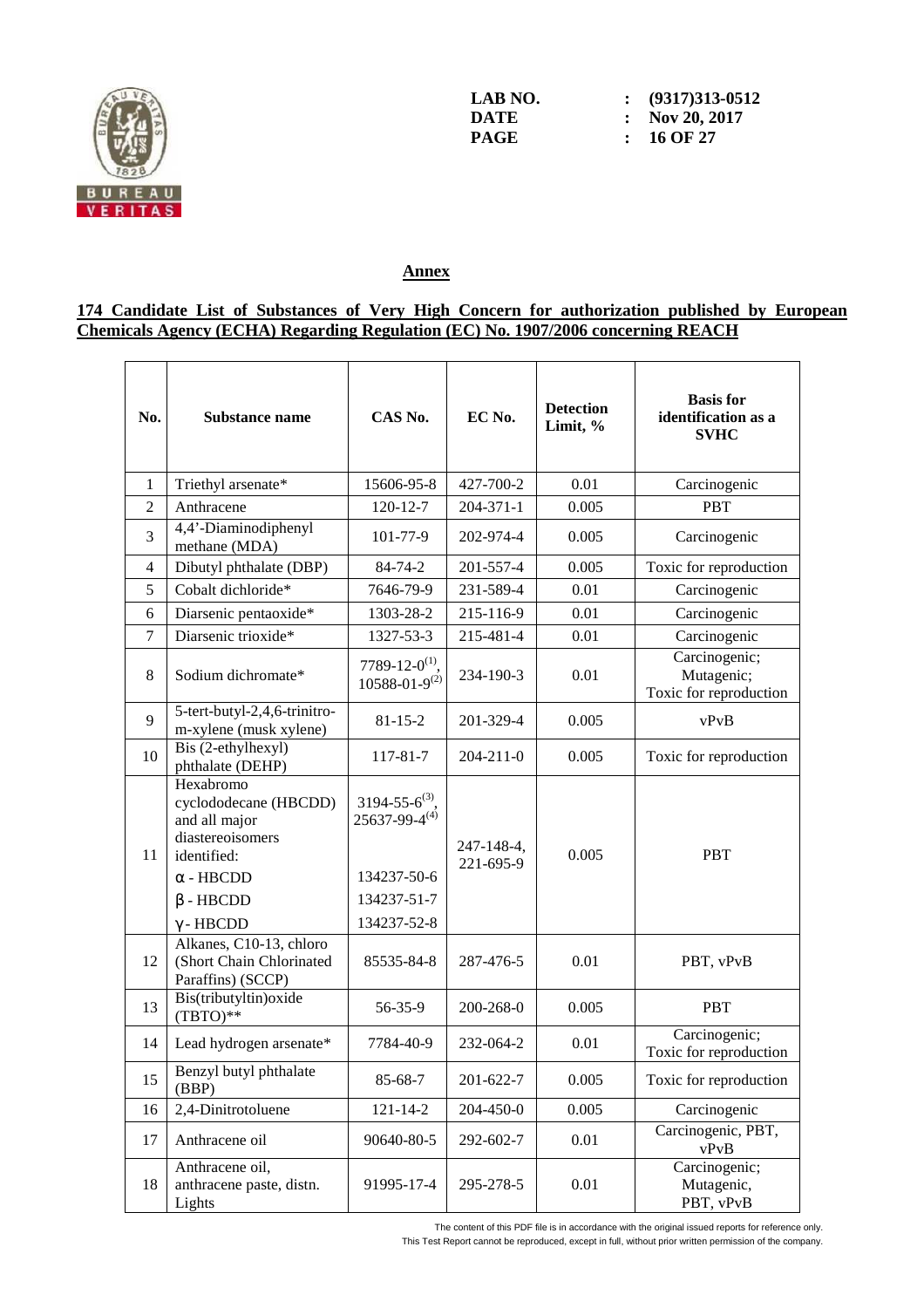

| 19 | Anthracene oil,<br>anthracene paste,<br>anthracene fraction                    | 91995-15-2                                                               | 295-275-9                | 0.01  | Carcinogenic;<br>Mutagenic,<br>PBT, vPvB              |
|----|--------------------------------------------------------------------------------|--------------------------------------------------------------------------|--------------------------|-------|-------------------------------------------------------|
| 20 | Anthracene oil,<br>anthracene-low                                              | 90640-82-7                                                               | 292-604-8                | 0.01  | Carcinogenic;<br>Mutagenic,<br>PBT, vPvB              |
| 21 | Anthracene oil,<br>anthracene paste                                            | 90640-81-6                                                               | 292-603-2                | 0.01  | Carcinogenic;<br>Mutagenic,<br>PBT, vPvB              |
| 22 | Diisobutyl phthalate                                                           | 84-69-5                                                                  | 201-553-2                | 0.005 | Toxic for reproduction                                |
| 23 | Aluminosilicate,<br><b>Refractory Ceramic</b><br>Fibres $*^a$                  | Index no. 650-017-00-8                                                   |                          | 0.01  | Carcinogenic                                          |
| 24 | Zirconia Aluminosilicate,<br><b>Refractory Ceramic</b><br>Fibres <sup>*b</sup> | Index no. 650-017-00-8                                                   |                          | 0.01  | Carcinogenic                                          |
| 25 | Lead chromate*                                                                 | 7758-97-6                                                                | 231-846-0                | 0.01  | Carcinogenic;<br>Toxic for reproduction               |
| 26 | Lead chromate molybdate<br>sulfate red (C.I. Pigment<br>Red 104)*              | 12656-85-8                                                               | 235-759-9                | 0.01  | Carcinogenic;<br>Toxic for reproduction               |
| 27 | Lead sulfochromate<br>yellow (C.I. Pigment<br>Yellow 34)*                      | 1344-37-2                                                                | 215-693-7                | 0.01  | Carcinogenic;<br>Toxic for reproduction               |
| 28 | Tris(2-chloroethyl)<br>phosphate                                               | 115-96-8                                                                 | 204-118-5                | 0.005 | Toxic for reproduction                                |
| 29 | Coal tar pitch, high<br>temperature                                            | 65996-93-2                                                               | 266-028-2                | 0.01  | Carcinogenic, PBT,<br>vPvB                            |
| 30 | Acrylamide                                                                     | $79-06-1$                                                                | 201-173-7                | 0.005 | Carcinogenic;<br>Mutagenic                            |
| 31 | Trichloroethylene                                                              | $79-01-6$                                                                | $201 - 167 - 4$          | 0.005 | Carcinogenic                                          |
| 32 | Boric acid*                                                                    | 10043-35-3,<br>11113-50-1                                                | 233-139-2 /<br>234-343-4 | 0.01  | Toxic for reproduction                                |
| 33 | Disodium tetraborate,<br>anhydrous*                                            | $1330 - 43 - 4^{(5)}$<br>$12179 - 04 - 3^{(6)}$<br>$1303 - 96 - 4^{(7)}$ | 215-540-4                | 0.01  | Toxic for reproduction                                |
| 34 | Tetraboron disodium<br>heptaoxide, hydrate*                                    | 12267-73-1                                                               | 235-541-3                | 0.01  | Toxic for reproduction                                |
| 35 | Sodium chromate*                                                               | 7775-11-3                                                                | 231-889-5                | 0.01  | Carcinogenic;<br>Mutagenic;<br>Toxic for reproduction |
| 36 | Potassium chromate*                                                            | 7789-00-6                                                                | 232-140-5                | 0.01  | Carcinogenic;<br>Mutagenic                            |
| 37 | Ammonium dichromate*                                                           | 7789-09-5                                                                | 232-143-1                | 0.01  | Carcinogenic;<br>Mutagenic;<br>Toxic for reproduction |
| 38 | Potassium dichromate*                                                          | 7778-50-9                                                                | 231-906-6                | 0.01  | Carcinogenic;<br>Mutagenic;<br>Toxic for reproduction |
| 39 | Cobalt(II) sulphate*                                                           | 10124-43-3                                                               | 233-334-2                | 0.01  | Carcinogenic;<br>Toxic for reproduction               |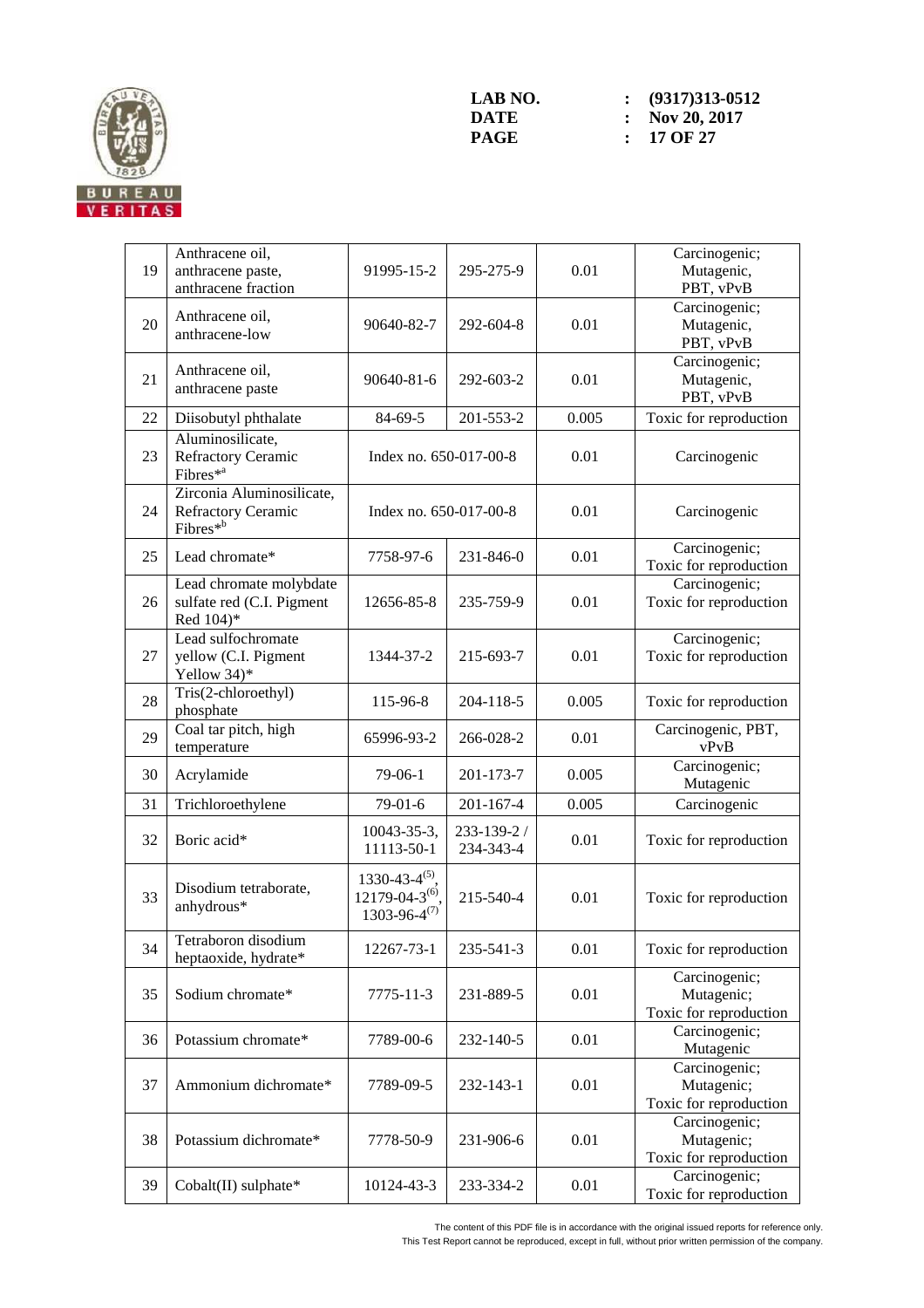

| 40 | Cobalt(II) dinitrate*                                                                                                                                    | 10141-05-6                  | 233-402-1              | 0.01  | Carcinogenic;<br>Toxic for reproduction |
|----|----------------------------------------------------------------------------------------------------------------------------------------------------------|-----------------------------|------------------------|-------|-----------------------------------------|
| 41 | Cobalt(II) carbonate*                                                                                                                                    | 513-79-1                    | 208-169-4              | 0.01  | Carcinogenic;<br>Toxic for reproduction |
| 42 | Cobalt(II) diacetate*                                                                                                                                    | 71-48-7                     | 200-755-8              | 0.01  | Carcinogenic;<br>Toxic for reproduction |
| 43 | 2-Methoxyethanol                                                                                                                                         | 109-86-4                    | 203-713-7              | 0.005 | Toxic for reproduction                  |
| 44 | 2-Ethoxyethanol                                                                                                                                          | 110-80-5                    | 203-804-1              | 0.005 | Toxic for reproduction                  |
| 45 | Chromium trioxide*                                                                                                                                       | 1333-82-0                   | 215-607-8              | 0.01  | Carcinogenic;<br>Mutagenic              |
| 46 | Acid generated from<br>chromium trioxide and<br>their oligomers:<br>Chromic acid*<br>Dichromic acid*<br>Oligomers of chromic<br>acid and dichromic acid* | 7738-94-5<br>13530-68-2     | 231-801-5<br>236-881-5 | 0.01  | Carcinogenic                            |
| 47 | 2-Ethoxyethyl acetate                                                                                                                                    | $111 - 15 - 9$              | 203-839-2              | 0.005 | Toxic for reproduction                  |
| 48 | Strontium Chromate*                                                                                                                                      | 7789-06-2                   | 232-142-6              | 0.01  | Carcinogenic                            |
| 49 | 1,2-benzenedicarboxylic<br>acid, di-C7-11 branched<br>alkyl ester and linear alkyl<br>ester                                                              | 68515-42-4                  | 271-084-6              | 0.005 | Toxic for reproduction                  |
| 50 | Hydrazine                                                                                                                                                | $302 - 01 - 2$<br>7803-57-8 | 206-114-9              | 0.005 | Carcinogenic                            |
| 51 | 1-Methyl-2-pyrrolidone                                                                                                                                   | 872-50-4                    | 212-828-1              | 0.005 | Toxic for reproduction                  |
| 52 | 1,2,3-trichloropropane                                                                                                                                   | 96-18-4                     | 202-486-1              | 0.005 | Toxic for reproduction                  |
| 53 | 1,2-benzenedicarboxylic<br>acid, di-C6-8-branched<br>alkyl ester, C7-rich<br>(DIHP)                                                                      | 71888-89-6                  | 276-158-1              | 0.005 | Toxic for reproduction                  |
| 54 | Dichromium<br>tris(chromate)*                                                                                                                            | 24613-89-6                  | 246-356-2              | 0.01  | Carcinogenic                            |
| 55 | Potassium<br>hydroxyoctaoxodizincated<br>i-chromate*                                                                                                     | 11103-86-9                  | 234-329-8              | 0.01  | Carcinogenic                            |
| 56 | Pentazinc chromate<br>octahydroxide*                                                                                                                     | 49663-84-5                  | 256-418-0              | 0.01  | Carcinogenic                            |
| 57 | Formaldehyde, oligomeric<br>reaction products with<br>aniline (technical MDA)                                                                            | 25214-70-4                  | 500-036-1              | 0.005 | Carcinogenic                            |
| 58 | Bis(2-methoxyethyl)<br>phthalate                                                                                                                         | 117-82-8                    | 204-212-6              | 0.005 | Toxic for reproduction                  |
| 59 | 2-Methoxyaniline;<br>o-Anisidine                                                                                                                         | $90 - 04 - 0$               | 201-963-1              | 0.005 | Carcinogenic                            |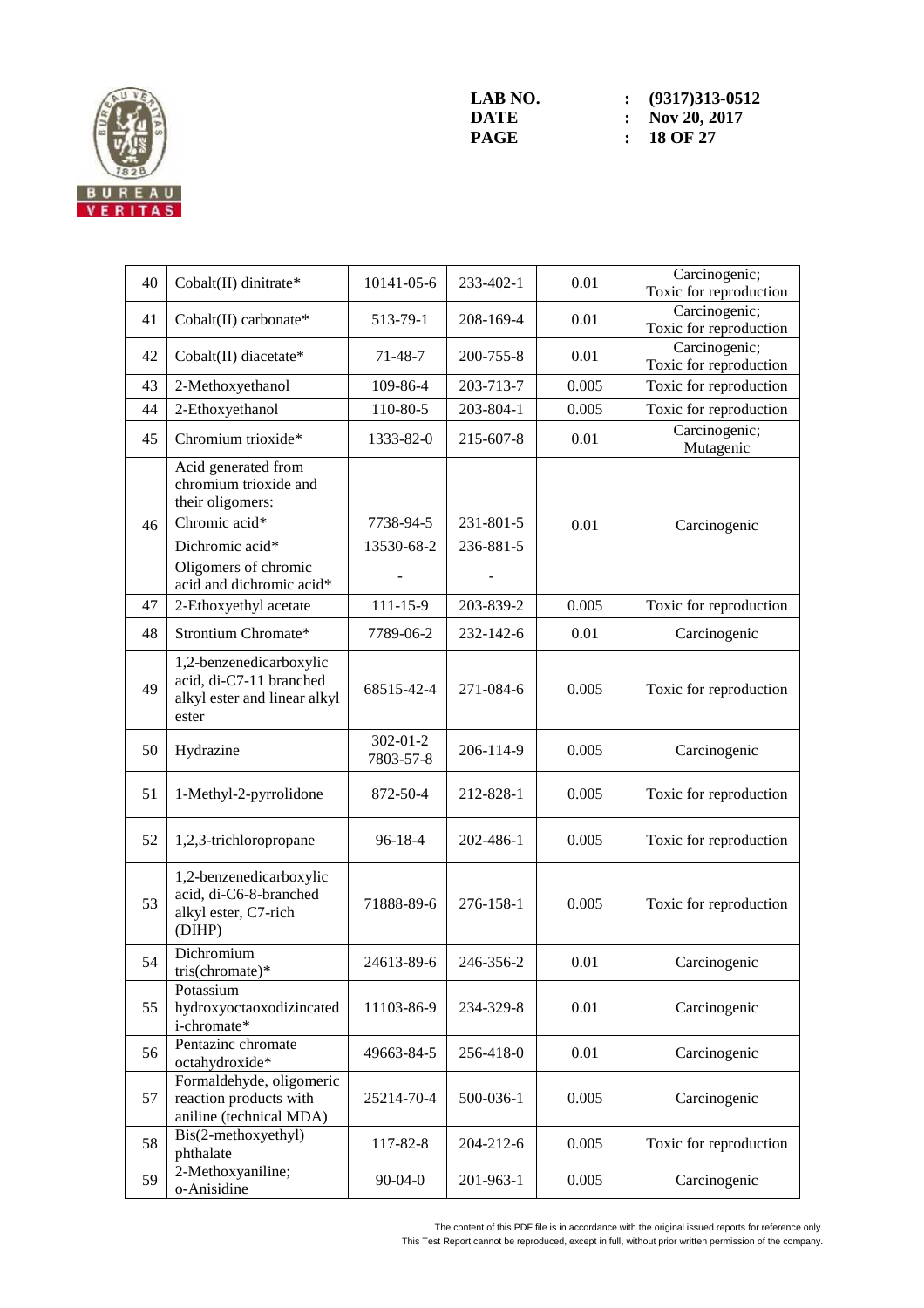

| 60 | $4-(1,1,3,3-$<br>tetramethylbutyl)phenol,<br>(4-tert-Octylphenol)                                                        | 140-66-9       | 205-426-2 | 0.005 | Equivalent level of<br>concern          |
|----|--------------------------------------------------------------------------------------------------------------------------|----------------|-----------|-------|-----------------------------------------|
| 61 | 1,2-Dichloroethane                                                                                                       | 107-06-2       | 203-458-1 | 0.005 | Carcinogenic                            |
| 62 | Bis(2-methoxyethyl) ether                                                                                                | 111-96-6       | 203-924-4 | 0.005 | Toxic for reproduction                  |
| 63 | Arsenic acid*                                                                                                            | 7778-39-4      | 231-901-9 | 0.01  | Carcinogenic                            |
| 64 | Calcium arsenate*                                                                                                        | 7778-44-1      | 231-904-5 | 0.01  | Carcinogenic                            |
| 65 | Trilead diarsenate*                                                                                                      | 3687-31-8      | 222-979-5 | 0.01  | Carcinogenic;<br>Toxic for reproduction |
| 66 | N,N-dimethylacetamide<br>(DMAC)                                                                                          | 127-19-5       | 204-826-4 | 0.005 | Toxic for reproduction                  |
| 67 | $2,2'$ -dichloro-4,4'-<br>methylenedianiline<br>(MOCA)                                                                   | $101 - 14 - 4$ | 202-918-9 | 0.005 | Carcinogenic                            |
| 68 | Phenolphthalein                                                                                                          | 77-09-8        | 201-004-7 | 0.005 | Carcinogenic                            |
| 69 | Lead azide, Lead diazide*                                                                                                | 13424-46-9     | 236-542-1 | 0.01  | Toxic for reproduction                  |
| 70 | Lead styphnate*                                                                                                          | 15245-44-0     | 239-290-0 | 0.01  | Toxic for reproduction                  |
| 71 | Lead dipicrate*                                                                                                          | 6477-64-1      | 229-335-2 | 0.01  | Toxic for reproduction                  |
| 72 | $1,2-bis(2-$<br>methoxyethoxy)ethane<br>(TEGDME; triglyme)                                                               | 112-49-2       | 203-977-3 | 0.005 | Toxic for reproduction                  |
| 73 | 1,2-dimethoxyethane;<br>ethylene glycol dimethyl<br>ether (EGDME)                                                        | $110-71-4$     | 203-794-9 | 0.005 | Toxic for reproduction                  |
| 74 | Diboron trioxide*                                                                                                        | 1303-86-2      | 215-125-8 | 0.01  | Toxic for reproduction                  |
| 75 | Formamide                                                                                                                | $75 - 12 - 7$  | 200-842-0 | 0.01  | Toxic for reproduction                  |
| 76 | Lead(II)<br>bis(methanesulfonate)*                                                                                       | 17570-76-2     | 401-750-5 | 0.01  | Toxic for reproduction                  |
| 77 | TGIC (1,3,5-<br>tris(oxiranylmethyl)-<br>1,3,5-triazine-<br>$2,4,6(1H,3H,5H)$ -trione) $\frac{8}{3}$                     | 2451-62-9      | 219-514-3 | 0.005 | Mutagenic                               |
| 78 | $\beta$ -TGIC (1,3,5-tris[(2S)<br>and $2R$ )-2,3-<br>epoxypropyl]-1,3,5-<br>triazine-2,4,6-<br>$(1H,3H,5H)$ -trione) $§$ | 59653-74-6     | 423-400-0 | 0.005 | Mutagenic                               |
| 79 | $4,4'$ -<br>bis(dimethylamino)benzo<br>phenone<br>(Michler's ketone)                                                     | $90 - 94 - 8$  | 202-027-5 | 0.005 | Carcinogenic                            |
| 80 | N,N,N',N'-tetramethyl-<br>4,4'-methylenedianiline<br>(Michler's base)                                                    | $101 - 61 - 1$ | 202-959-2 | 0.005 | Carcinogenic                            |
| 81 | $[4-[4,4]$ -<br>bis(dimethylamino)                                                                                       | 548-62-9       | 208-953-6 | 0.005 | Carcinogenic                            |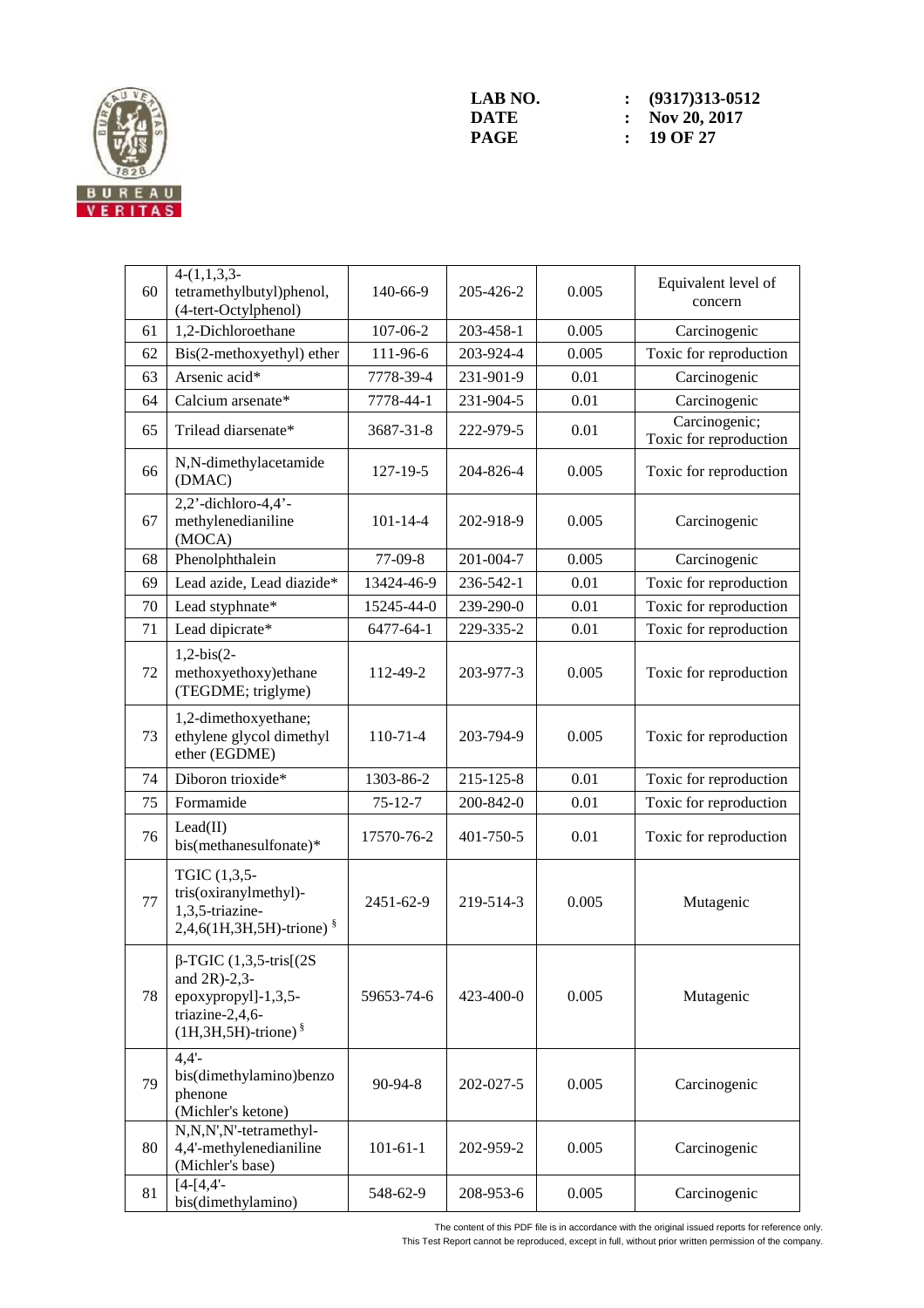

|    | benzhydrylidene]cyclohex<br>a-2,5-dien-1-<br>ylidene]dimethylammoniu<br>m chloride<br>(C.I. Basic Violet 3)                                                                     |                                                         |                                                     |       |                                                                                             |
|----|---------------------------------------------------------------------------------------------------------------------------------------------------------------------------------|---------------------------------------------------------|-----------------------------------------------------|-------|---------------------------------------------------------------------------------------------|
| 82 | $[4-[4-anilino-1-$<br>naphthyl][4-<br>(dimethylamino)<br>phenyl]methylene]cycloh<br>exa-2,5-dien-1-ylidene]<br>dimethylammonium<br>chloride<br>(C.I. Basic Blue 26)             | 2580-56-5                                               | 219-943-6                                           | 0.005 | Carcinogenic                                                                                |
| 83 | $\alpha$ , $\alpha$ -Bis[4-<br>(dimethylamino)phenyl]-4<br>(phenylamino)naphthalen<br>e-1-methanol<br>(C.I. Solvent Blue 4)                                                     | 6786-83-0                                               | 229-851-8                                           | 0.01  | Carcinogenic                                                                                |
| 84 | 4,4'-bis(dimethylamino)-<br>4"-(methylamino)trityl<br>alcohol                                                                                                                   | $561-41-1$                                              | 209-218-2                                           | 0.005 | Carcinogenic                                                                                |
| 85 | Bis(pentabromophenyl)<br>ether (DecaBDE)                                                                                                                                        | 1163-19-5                                               | 214-604-9                                           | 0.005 | Persistent,<br>bioaccumulative and<br>toxic; very persistent<br>and very<br>bioaccumulative |
| 86 | N,N-dimethylformamide;<br>dimethyl formamide                                                                                                                                    | 68-12-2                                                 | 200-679-5                                           | 0.005 | Toxic for reproduction                                                                      |
| 87 | Methoxy acetic acid                                                                                                                                                             | $625 - 45 - 6$                                          | 210-894-6                                           | 0.005 | Toxic for<br>reproduction;<br>equivalent level of<br>concern                                |
| 88 | Dibutyltin dichloride<br>$(DBT)*$                                                                                                                                               | 683-18-1                                                | 211-670-0                                           | 0.01  | Toxic for reproduction                                                                      |
| 89 | 1,2-Diethoxyethane                                                                                                                                                              | $629 - 14 - 1$                                          | 211-076-1                                           | 0.005 | Toxic for reproduction                                                                      |
| 90 | Hexahydro-2-benzofuran-<br>1,3-dione (HHPA), cis-<br>cyclohexane-1,2-<br>dicarboxylic anhydride,<br>trans-cyclohexane-1,2-<br>dicarboxylic anhydride                            | $85 - 42 - 7$ ,<br>13149-00-3,<br>14166-21-3            | 201-604-9,<br>236-086-3,<br>238-009-9               | 0.01  | Equivalent level of<br>concern                                                              |
| 91 | Hexahydromethylphathalic<br>anhydride,<br>Hexahydro-4-<br>methylphathalic anhydride,<br>Hexahydro-1-<br>methylphathalic anhydride,<br>Hexahydro-3-<br>methylphathalic anhydride | 25550-51-0,<br>19438-60-9,<br>48122-14-1,<br>57110-29-9 | 247-094-1,<br>243-072-0,<br>256-356-4,<br>260-566-1 | 0.005 | Equivalent level of<br>concern                                                              |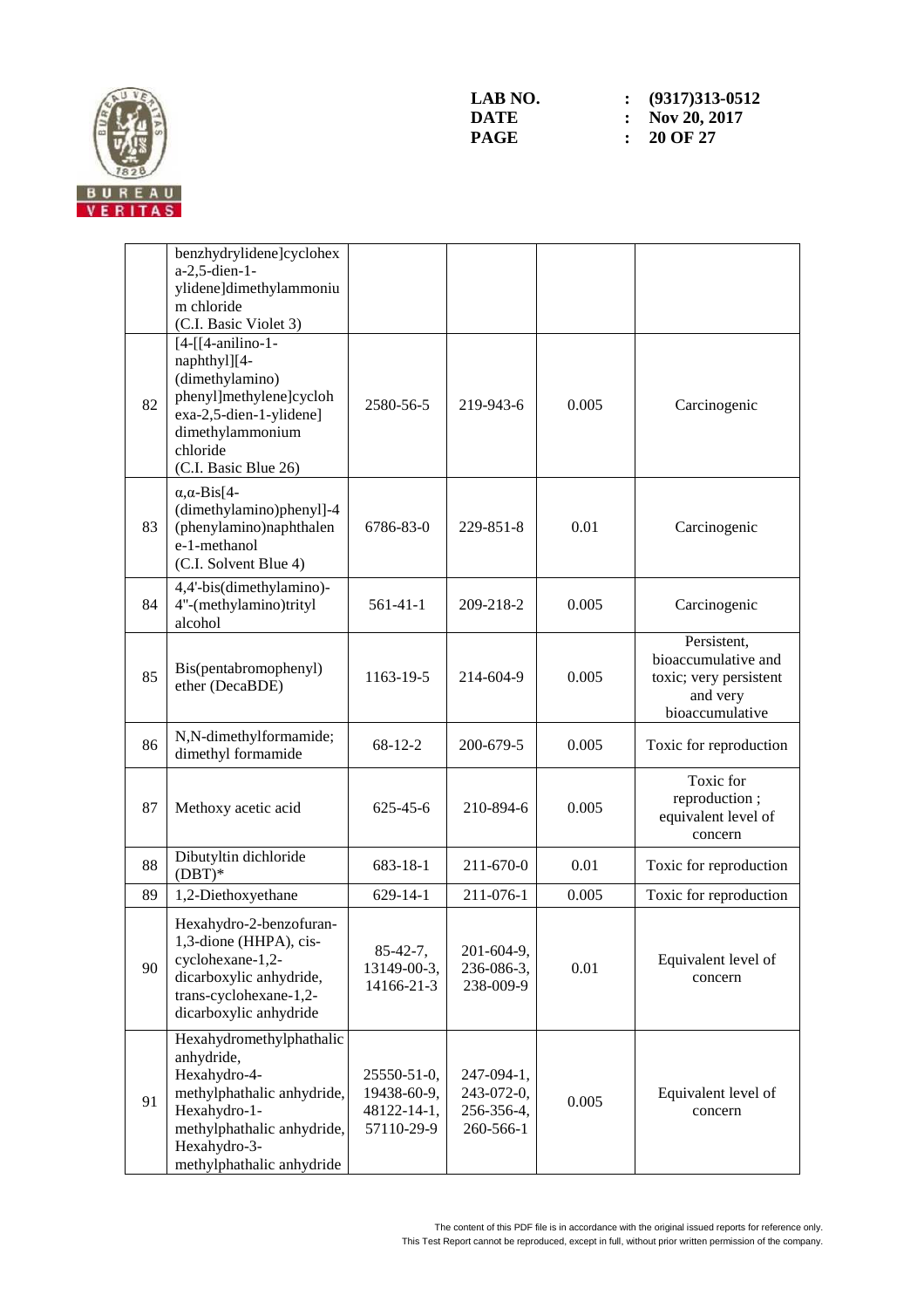

| 92  | 4-Nonylphenol, branched<br>and linear - substances with<br>a linear and/or branched<br>alkyl chain with a carbon<br>number of 9 covalently<br>bound in position 4 to<br>phenol, covering also<br>UVCB- and well-defined<br>substances which include<br>any of the individual<br>isomers or a combination<br>thereof |                |           | 0.005 | Equivalent level of<br>concern              |
|-----|---------------------------------------------------------------------------------------------------------------------------------------------------------------------------------------------------------------------------------------------------------------------------------------------------------------------|----------------|-----------|-------|---------------------------------------------|
| 93  | Heptacosafluorotetradecan<br>oic acid                                                                                                                                                                                                                                                                               | 376-06-7       | 206-803-4 | 0.005 | Very persistent and<br>very bioaccumulative |
| 94  | 1,2-Benzenedicarboxylic<br>acid, dipentylester,<br>branched and linear <sup>+</sup>                                                                                                                                                                                                                                 | 84777-06-0     | 284-032-2 | 0.005 | Toxic for reproduction                      |
| 95  | Henicosafluoroundecanoic<br>acid                                                                                                                                                                                                                                                                                    | 2058-94-8      | 218-165-4 | 0.005 | Very persistent and<br>very bioaccumulative |
| 96  | N-pentyl-isopentylphtalate<br>$(iPnPP)$ <sup>+</sup>                                                                                                                                                                                                                                                                | 776297-69-9    |           | 0.005 | Toxic for reproduction                      |
| 97  | Pentacosafluorotridecanoic<br>acid                                                                                                                                                                                                                                                                                  | 72629-94-8     | 276-745-2 | 0.005 | Very persistent and<br>very bioaccumulative |
| 98  | $4-(1,1,3,3-$<br>tetramethylbutyl)phenol,<br>ethoxylated - covering<br>well-defined substances<br>and UVCB substances,<br>polymers and homologues                                                                                                                                                                   |                |           | 0.005 | Equivalent level of<br>concern              |
| 99  | Tricosafluorododecanoic<br>acid                                                                                                                                                                                                                                                                                     | $307 - 55 - 1$ | 206-203-2 | 0.005 | Very persistent and<br>very bioaccumulative |
| 100 | Lead<br>bis(tetrafluoroborate)*                                                                                                                                                                                                                                                                                     | 13814-96-5     | 237-486-0 | 0.01  | Toxic for reproduction                      |
| 101 | Lead tetroxide (orange<br>$lead)*$                                                                                                                                                                                                                                                                                  | 1314-41-6      | 215-235-6 | 0.01  | Toxic for reproduction                      |
| 102 | Diethyl sulphate                                                                                                                                                                                                                                                                                                    | $64 - 67 - 5$  | 200-589-6 | 0.005 | Carcinogenic;<br>Mutagenic                  |
| 103 | Dinoseb                                                                                                                                                                                                                                                                                                             | 88-85-7        | 201-861-7 | 0.005 | Toxic for reproduction                      |
| 104 | Lead Titanium Zirconium<br>Oxide*                                                                                                                                                                                                                                                                                   | 12626-81-2     | 235-727-4 | 0.01  | Toxic for reproduction                      |
| 105 | Acetic acid, lead salt,<br>basic*                                                                                                                                                                                                                                                                                   | 51404-69-4     | 257-175-3 | 0.01  | Toxic for reproduction                      |
| 106 | Furan                                                                                                                                                                                                                                                                                                               | 110-00-9       | 203-727-3 | 0.01  | Carcinogenic                                |
| 107 | N-methylacetamide                                                                                                                                                                                                                                                                                                   | $79 - 16 - 3$  | 201-182-6 | 0.005 | Toxic for reproduction                      |
| 108 | o-Toluidine;<br>2-Aminotoluene                                                                                                                                                                                                                                                                                      | $95 - 53 - 4$  | 202-429-0 | 0.005 | Carcinogenic                                |
| 109 | $3-ethyl-2-methyl-2-(3-$<br>methylbutyl)-1,3-<br>oxazolidine                                                                                                                                                                                                                                                        | 143860-04-2    | 421-150-7 | 0.01  | Toxic for reproduction                      |
| 110 | 4,4'-oxydianiline and its<br>salts                                                                                                                                                                                                                                                                                  | $101 - 80 - 4$ | 202-977-0 | 0.005 | Carcinogenic;<br>Mutagenic                  |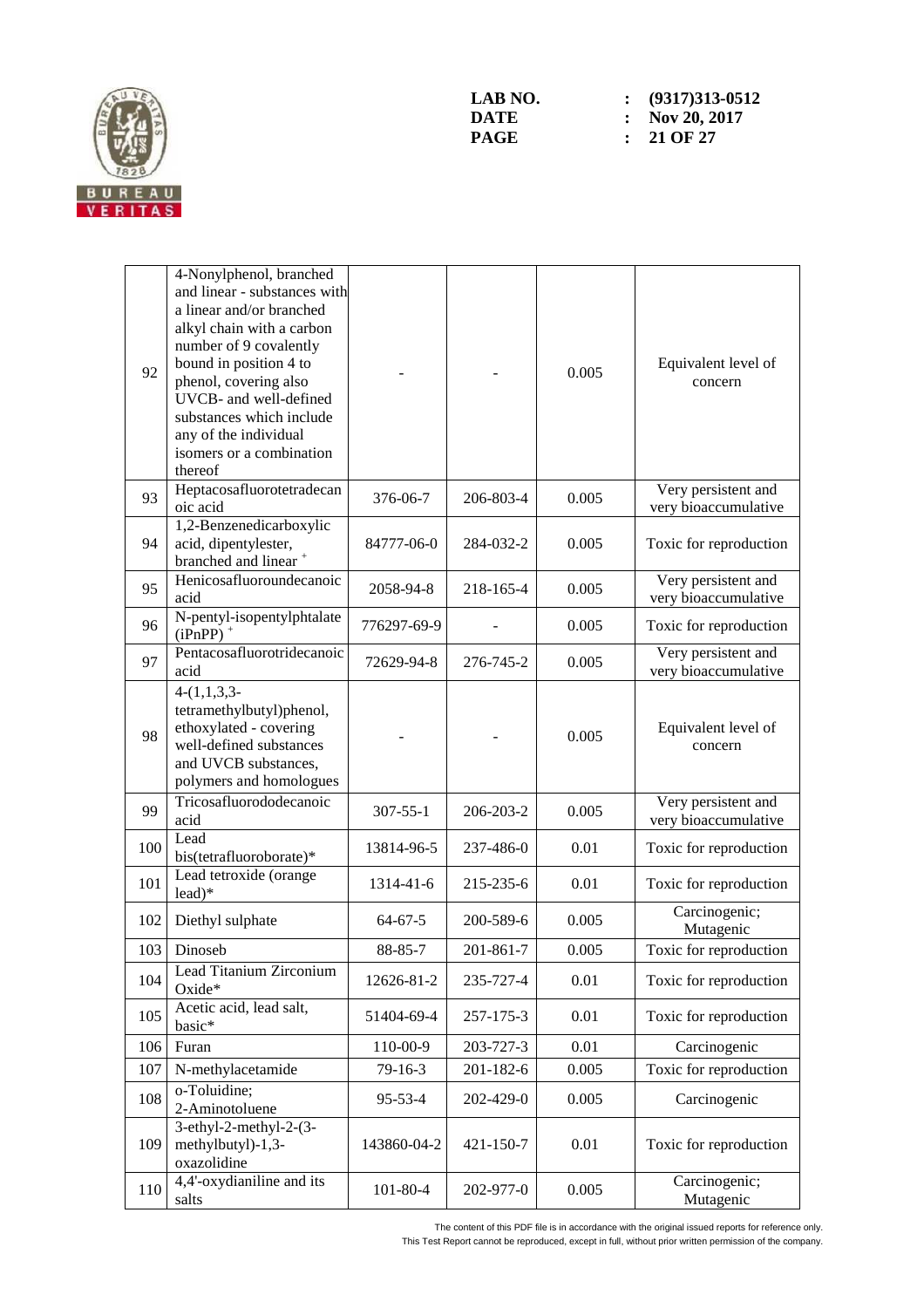

**LAB NO.** : (9317)313-0512<br> **DATE** : Nov 20, 2017 **DATE : Nov 20, 2017**<br>**PAGE :** 22 OF 27 **PAGE : 22 OF 27** 

| 111 | [Phthalato(2-)]dioxotrilead<br>(Dibasic lead phthalate)*        | 69011-06-9     | 273-688-5 | 0.01  | Toxic for reproduction                          |
|-----|-----------------------------------------------------------------|----------------|-----------|-------|-------------------------------------------------|
| 112 | Lead titanium trioxide*                                         | 12060-00-3     | 235-038-9 | 0.01  | Toxic for reproduction                          |
| 113 | Lead oxide sulphate*                                            | 12036-76-9     | 234-853-7 | 0.01  | Toxic for reproduction                          |
| 114 | Lead dinitrate*                                                 | 10099-74-8     | 233-245-9 | 0.01  | Toxic for reproduction                          |
| 115 | 4-Aminoazobenzene;<br>4-Phenylazoaniline                        | $60-09-3$      | 200-453-6 | 0.005 | Carcinogenic                                    |
| 116 | Lead cyanamidate*                                               | 20837-86-9     | 244-073-9 | 0.01  | Toxic for reproduction                          |
| 117 | Tetralead trioxide<br>sulphate*                                 | 12202-17-4     | 235-380-9 | 0.01  | Toxic for reproduction                          |
| 118 | 4-methyl-m-<br>phenylenediamine (2,4-<br>toluene-diamine)       | $95 - 80 - 7$  | 202-453-1 | 0.005 | Carcinogenic                                    |
| 119 | Pyrochlore, antimony lead<br>yellow*                            | 8012-00-8      | 232-382-1 | 0.01  | Toxic for reproduction                          |
| 120 | Trilead<br>bis(carbonate)dihydroxide<br>(basic lead carbonate)* | 1319-46-6      | 215-290-6 | 0.01  | Toxic for reproduction                          |
| 121 | Dimethyl sulphate                                               | $77 - 78 - 1$  | 201-058-1 | 0.005 | Carcinogenic                                    |
| 122 | Dioxobis(stearato)trilead*                                      | 12578-12-0     | 235-702-8 | 0.01  | Toxic for reproduction                          |
| 123 | Silicic acid, barium salt,<br>lead-doped*                       | 68784-75-8     | 272-271-5 | 0.01  | Toxic for reproduction                          |
| 124 | Biphenyl-4-ylamine                                              | $92 - 67 - 1$  | 202-177-1 | 0.005 | Carcinogenic                                    |
| 125 | Lead oxide (lead<br>monoxide)*                                  | 1317-36-8      | 215-267-0 | 0.01  | Toxic for reproduction                          |
| 126 | Pentalead tetraoxide<br>sulphate*                               | 12065-90-6     | 235-067-7 | 0.01  | Toxic for reproduction                          |
| 127 | Propylene oxide;<br>1,2-epoxypropane;<br>methyloxirane          | $75 - 56 - 9$  | 200-879-2 | 0.01  | Carcinogenic;<br>Mutagenic                      |
| 128 | Silicic acid, lead salt*                                        | 11120-22-2     | 234-363-3 | 0.01  | Toxic for reproduction                          |
| 129 | Trilead dioxide<br>phosphonate*                                 | 12141-20-7     | 235-252-2 | 0.01  | Toxic for reproduction                          |
| 130 | o-aminoazotoluene                                               | 97-56-3        | 202-591-2 | 0.005 | Carcinogenic                                    |
| 131 | 1-bromopropane                                                  | 106-94-5       | 203-445-0 | 0.01  | Toxic for reproduction                          |
| 132 | $6$ -methoxy-m-toluidine (p-<br>cresidine)                      | $120 - 71 - 8$ | 204-419-1 | 0.005 | Carcinogenic                                    |
| 133 | 4,4'-methylenedi-o-<br>toluidine                                | 838-88-0       | 212-658-8 | 0.005 | Carcinogenic                                    |
| 134 | Tetraethyllead*                                                 | 78-00-2        | 201-075-4 | 0.01  | Toxic for reproduction                          |
| 135 | Sulfurous acid, lead salt,<br>dibasic*                          | 62229-08-7     | 263-467-1 | 0.01  | Toxic for reproduction                          |
| 136 | Fatty acids, C16-18, lead<br>salts*                             | 91031-62-8     | 292-966-7 | 0.01  | Toxic for reproduction                          |
| 137 | Diisopentylphthalate <sup>+</sup>                               | $605 - 50 - 5$ | 210-088-4 | 0.005 | Toxic for reproduction                          |
| 138 | Diazene-1,2-dicarboxamide<br>(C,C'-azodi(formamide))            | 123-77-3       | 204-650-8 | 0.01  | Equivalent level of<br>concern                  |
| 139 | Cadmium*                                                        | 7440-43-9      | 231-152-8 | 0.01  | Carcinogenic;<br>Equivalent level of<br>concern |

The content of this PDF file is in accordance with the original issued reports for reference only.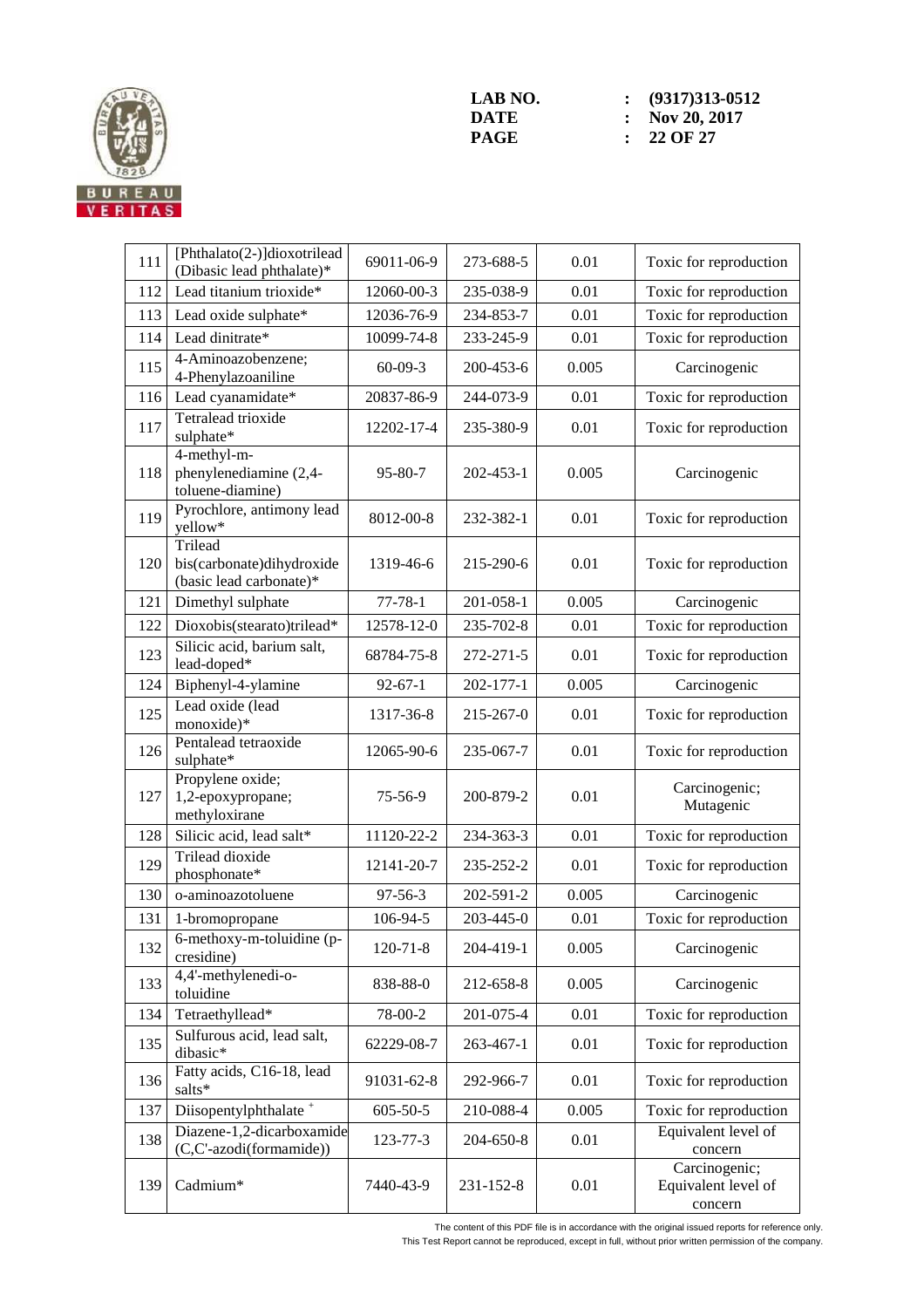

| 140 | Cadmium oxide*                                                                                                                                                                                                                                                                                                                                                              | 1306-19-0      | 215-146-2 | 0.01  | Carcinogenic;<br>Equivalent level of<br>concern                                                                                                   |
|-----|-----------------------------------------------------------------------------------------------------------------------------------------------------------------------------------------------------------------------------------------------------------------------------------------------------------------------------------------------------------------------------|----------------|-----------|-------|---------------------------------------------------------------------------------------------------------------------------------------------------|
| 141 | Dipentyl phthalate (DPP) <sup>+</sup>                                                                                                                                                                                                                                                                                                                                       | $131 - 18 - 0$ | 205-017-9 | 0.005 | Toxic for reproduction                                                                                                                            |
| 142 | 4-Nonylphenol, branched<br>and linear, ethoxylated<br>[substances with a linear<br>and/or branched alkyl<br>chain with a carbon<br>number of 9 covalently<br>bound in position 4 to<br>phenol, ethoxylated<br>covering UVCB- and well-<br>defined substances,<br>polymers and homologues,<br>which include any of the<br>individual isomers and/or<br>combinations thereof] |                |           | 0.005 | Equivalent level of<br>concern                                                                                                                    |
| 143 | Ammonium<br>pentadecafluorooctanoate<br>$(APFO)^{\neq}$                                                                                                                                                                                                                                                                                                                     | 3825-26-1      | 223-320-4 | 0.005 | Toxic for reproduction;<br><b>PBT</b>                                                                                                             |
| 144 | Pentadecafluorooctanoic<br>acid (PFOA) $\neq$                                                                                                                                                                                                                                                                                                                               | $335 - 67 - 1$ | 206-397-9 | 0.005 | Toxic for reproduction;<br><b>PBT</b>                                                                                                             |
| 145 | Cadmium sulphide                                                                                                                                                                                                                                                                                                                                                            | 1306-23-6      | 215-147-8 | 0.01  | Carcinogenic;<br>Equivalent level of<br>concern                                                                                                   |
| 146 | Dihexyl phthalate                                                                                                                                                                                                                                                                                                                                                           | $84 - 75 - 3$  | 201-559-5 | 0.005 | Toxic for reproduction                                                                                                                            |
| 147 | Disodium $3,3'$ -[[ $1,1'$ -<br>biphenyl]-4,4'-<br>diylbis(azo)]bis(4-<br>aminonaphthalene-1-<br>sulphonate) (C.I. Direct<br>Red 28)                                                                                                                                                                                                                                        | 573-58-0       | 209-358-4 | 0.005 | Carcinogenic                                                                                                                                      |
| 148 | Disodium 4-amino-3-[[4'-<br>$[(2,4 -$<br>diaminophenyl)azo][1,1'-<br>biphenyl]-4-yl]azo] -5-<br>hydroxy-6-<br>(phenylazo)naphthalene-<br>2,7-disulphonate (C.I.<br>Direct Black 38)                                                                                                                                                                                         | 1937-37-7      | 217-710-3 | 0.005 | Carcinogenic                                                                                                                                      |
| 149 | Imidazolidine-2-thione (2-<br>imidazoline-2-thiol)                                                                                                                                                                                                                                                                                                                          | 96-45-7        | 202-506-9 | 0.005 | Toxic for reproduction                                                                                                                            |
| 150 | Lead di(acetate)                                                                                                                                                                                                                                                                                                                                                            | $301 - 04 - 2$ | 206-104-4 | 0.01  | Toxic for reproduction                                                                                                                            |
| 151 | Trixylyl phosphate                                                                                                                                                                                                                                                                                                                                                          | 25155-23-1     | 246-677-8 | 0.005 | Toxic for reproduction                                                                                                                            |
| 152 | Cadmium chloride*                                                                                                                                                                                                                                                                                                                                                           | 10108-64-2     | 233-296-7 | 0.01  | Carcinogenic;<br>Mutagenic;<br>Toxic for<br>Reproduction;<br>Equivalent level of<br>concern having<br>probable serious effects<br>to human health |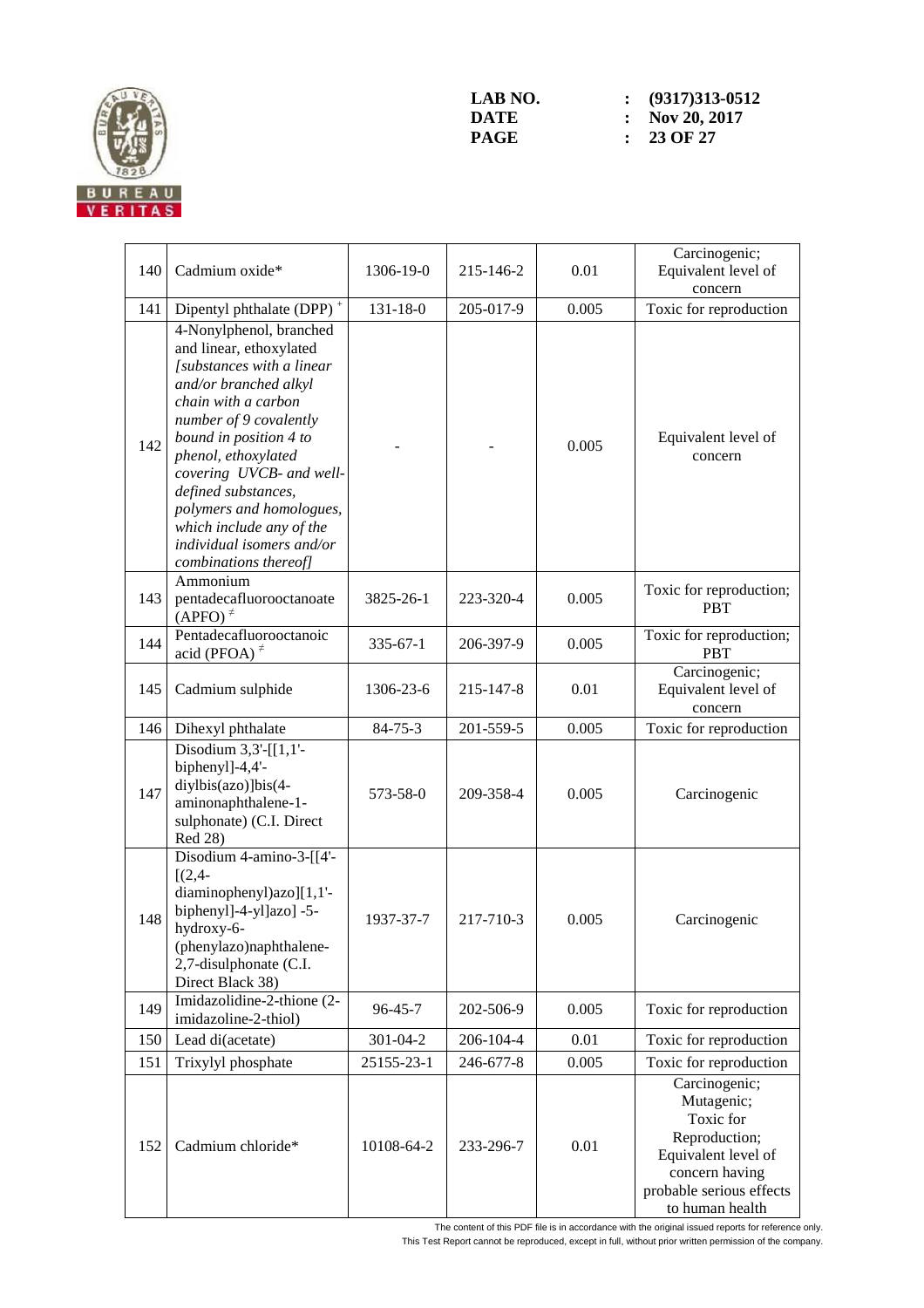

| 153 | 1,2-Benzenedicarboxylic<br>acid, dihexyl ester,<br>branched and linear <sup>++</sup>                                                                                                                                                                                                                     | 68515-50-4                | 271-093-5               | 0.005 | Toxic for reproduction                                                                                                                         |
|-----|----------------------------------------------------------------------------------------------------------------------------------------------------------------------------------------------------------------------------------------------------------------------------------------------------------|---------------------------|-------------------------|-------|------------------------------------------------------------------------------------------------------------------------------------------------|
| 154 | Sodium<br>peroxometaborate*                                                                                                                                                                                                                                                                              | 7632-04-4                 | 231-556-4               | 0.01  | Toxic for reproduction                                                                                                                         |
| 155 | Sodium perborate;<br>perboric acid, sodium<br>salt*                                                                                                                                                                                                                                                      |                           | 239-172-9;<br>234-390-0 | 0.01  | Toxic for reproduction                                                                                                                         |
| 156 | Cadmium fluoride *                                                                                                                                                                                                                                                                                       | 7790-79-6                 | 232-222-0               | 0.01  | Carcinogenic;<br>Mutagenic; Toxic for<br>Reproduction;<br>Equivalent level of<br>concern having<br>probable serious effects<br>to human health |
| 157 | Cadmium sulphate *                                                                                                                                                                                                                                                                                       | 10124-36-4;<br>31119-53-6 | 233-331-6               | 0.01  | Carcinogenic;<br>Mutagenic; Toxic for<br>Reproduction;<br>Equivalent level of<br>concern having<br>probable serious effects<br>to human health |
| 158 | 2-benzotriazol-2-yl-4,6-<br>di-tert-butylphenol (UV-<br>320)                                                                                                                                                                                                                                             | 3846-71-7                 | 223-346-6               | 0.005 | PBT;<br>vPvB                                                                                                                                   |
| 159 | 2-(2H-benzotriazol-2-yl)-<br>4,6-ditertpentylphenol<br>$(UV-328)$                                                                                                                                                                                                                                        | 25973-55-1                | 247-384-8               | 0.005 | PBT;<br>vPvB                                                                                                                                   |
| 160 | 2-ethylhexyl 10-ethyl-4,4-<br>dioctyl-7-oxo-8-oxa-3,5-<br>dithia-4-<br>stannatetradecanoate<br>$(DOTE)*$                                                                                                                                                                                                 | 15571-58-1                | 239-622-4               | 0.01  | Toxic for<br>Reproduction                                                                                                                      |
| 161 | Reaction mass of 2-<br>ethylhexyl 10-ethyl-4,4-<br>dioctyl-7-oxo-8-oxa-3,5-<br>dithia-4-<br>stannatetradecanoate and<br>2-ethylhexyl 10-ethyl-4-<br>$[[2-(2-ethylhexyl)oxy]-2-$<br>oxoethyl]thio]-4-octyl-7-<br>oxo-8-oxa-3,5-dithia-4-<br>stannatetradecanoate<br>(reaction mass of DOTE<br>and MOTE) * |                           |                         | 0.01  | Toxic for<br>Reproduction                                                                                                                      |
| 162 | 1,2-benzenedicarboxylic<br>acid, di-C6-10-alkyl<br>esters; $1,2$ -<br>benzenedicarboxylic acid,<br>mixed decyl and hexyl<br>and octyl diesters with $\geq$<br>0.3% of dihexyl phthalate<br>(EC No. 201-559-5)                                                                                            | 68515-51-5;<br>68648-93-1 | 271-094-0;<br>272-013-1 | 0.01  | Toxic for reproduction                                                                                                                         |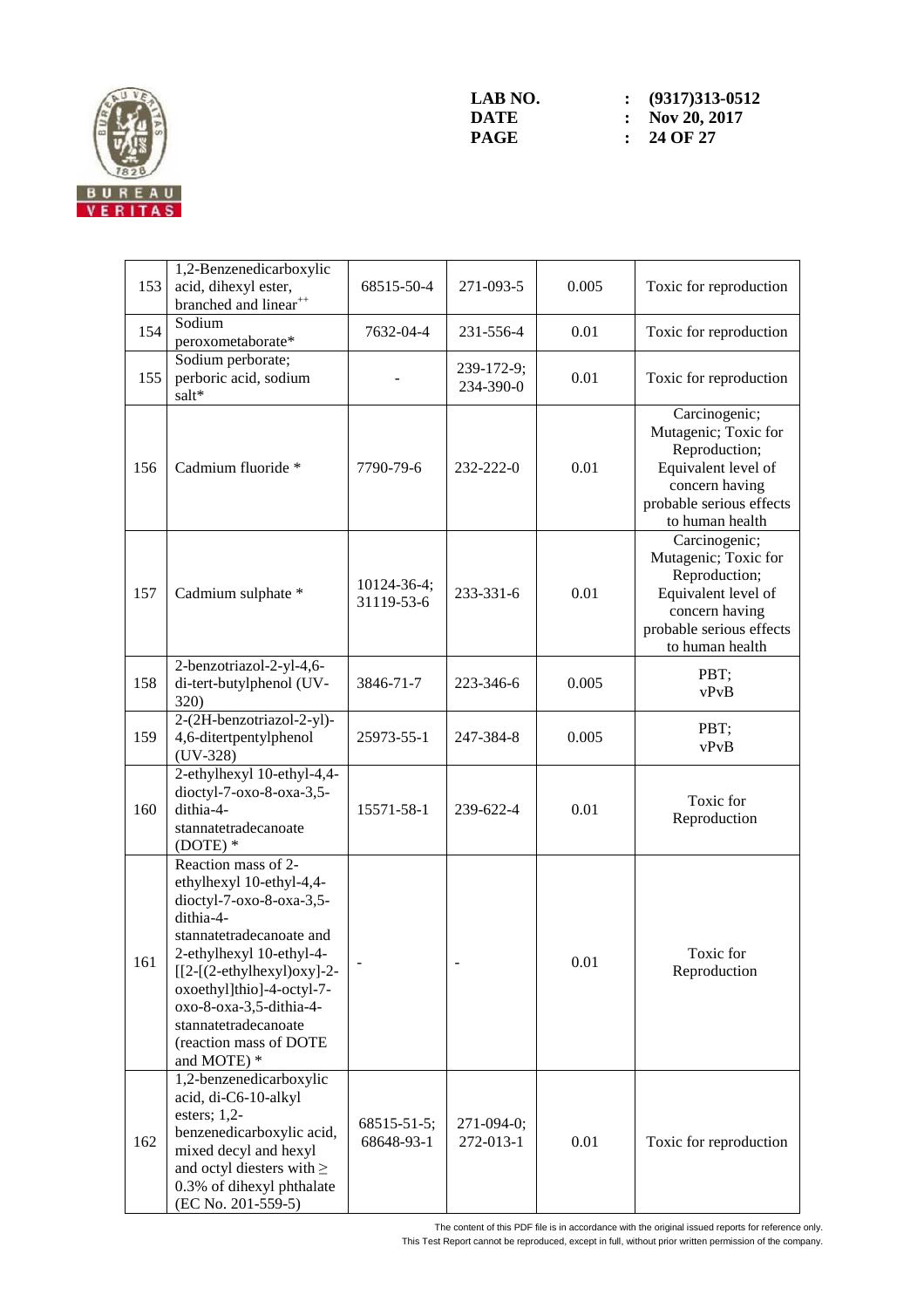

| 163 | $5$ -sec-butyl-2- $(2,4-$<br>dimethylcyclohex-3-en-1-<br>yl)-5-methyl-1,3-dioxane<br>$[1]$ , 5-sec-butyl-2- $(4, 6-$<br>dimethylcyclohex-3-en-1-<br>yl)-5-methyl-1,3-dioxane<br>[2] [covering any of the<br>individual isomers of [1]<br>and [2] or any<br>combination thereof]                                                                     |                                              |                         | 0.01  | Very persistent and<br>very bioaccumulative                                                               |
|-----|-----------------------------------------------------------------------------------------------------------------------------------------------------------------------------------------------------------------------------------------------------------------------------------------------------------------------------------------------------|----------------------------------------------|-------------------------|-------|-----------------------------------------------------------------------------------------------------------|
| 164 | 1,3-propanesultone                                                                                                                                                                                                                                                                                                                                  | 1120-71-4                                    | 214-317-9               | 0.01  | Carcinogenic                                                                                              |
| 165 | $2,4$ -di-tert-butyl-6- $(5-$<br>chlorobenzotriazol-2-<br>yl)phenol (UV-327)                                                                                                                                                                                                                                                                        | 3864-99-1                                    | 223-383-8               | 0.005 | vPvB                                                                                                      |
| 166 | 2-(2H-benzotriazol-2-yl)-<br>4-(tert-butyl)-6-(sec-<br>butyl)phenol (UV-350)                                                                                                                                                                                                                                                                        | 36437-37-3                                   | 253-037-1               | 0.005 | vPvB                                                                                                      |
| 167 | Nitrobenzene                                                                                                                                                                                                                                                                                                                                        | 98-95-3                                      | 202-716-0               | 0.01  | Toxic for reproduction                                                                                    |
| 168 | Perfluorononan-1-oic acid<br>acid and its sodium and<br>ammonium salts                                                                                                                                                                                                                                                                              | $375 - 95 - 1$ ;<br>21049-39-8;<br>4149-60-4 | 206-801-3               | 0.01  | Toxic for reproduction;<br><b>PBT</b>                                                                     |
| 169 | Benzo[def]chrysene<br>(benzo[a]pyrene)                                                                                                                                                                                                                                                                                                              | 200-028-5                                    | $50 - 32 - 8$           | 0.005 | Carcinogenic;<br>Mutagenic; Toxic for<br>Reproduction;<br>PBT;<br>vPvB                                    |
| 170 | $4,4'$ -<br>isopropylidenediphenol<br>(bisphenol A; BPA)                                                                                                                                                                                                                                                                                            | $80 - 05 - 7$                                | 201-245-8               | 0.005 | Toxic for reproduction<br>(Article 57 c)                                                                  |
| 171 | 4-Heptylphenol, branched<br>and linear [substances<br>with a linear and/or<br>branched alkyl chain with<br>a carbon number of 7<br>covalently bound<br>predominantly in position<br>4 to phenol, covering also<br>UVCB- and well-defined<br>substances which include<br>any of the individual<br>isomers or a combination<br>thereof]<br>$(4-Hpbl)$ |                                              |                         | 0.005 | Equivalent level of<br>concern having<br>probable serious effects<br>to the environment<br>(Article 57 f) |
| 172 | Nonadecafluorodecanoic<br>acid (PFDA) and its<br>sodium and ammonium<br>salts                                                                                                                                                                                                                                                                       | 3830-45-3,<br>335-76-2,<br>3108-42-7         | 206-400-3,<br>221-470-5 | 0.005 | Toxic for reproduction<br>(Article 57 c); PBT<br>(Article 57 d)                                           |
| 173 | $p-(1,1-$<br>dimethylpropyl)phenol<br>(PTAP)                                                                                                                                                                                                                                                                                                        | 80-46-6                                      | 201-280-9               | 0.05  | Equivalent level of<br>concern having<br>probable serious effects<br>to the environment<br>(Article 57 f) |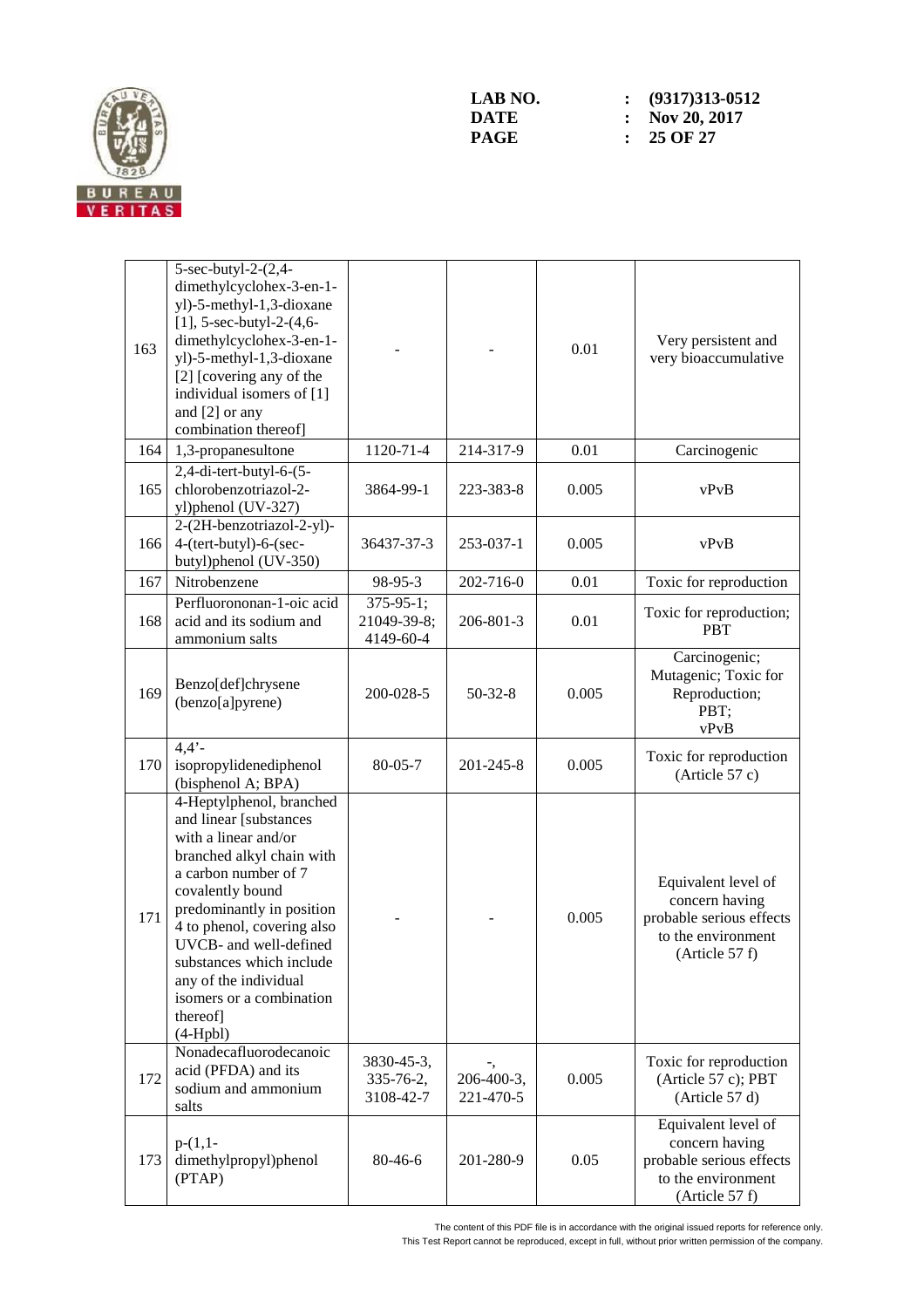

| Perfluorohexane-1-<br>174 sulphonic acid and its<br>salts (PFHxS) | - | - | 0.005 | vPvB |
|-------------------------------------------------------------------|---|---|-------|------|

(1) CAS no. 7789-12-0 refers to sodium dichromate dihydrate

- $(2)$  CAS no. 10588-01-9 refers to anhydrous sodium dichromate
- $^{(3)}$  CAS no. 3194-55-6 refers to a specific HBCDD 1,2,5,6,9,10-hexabromocyclododecane
- (4) CAS no. 25637-99-4 refers to unspecific HBCDD isomer composition
- (5) CAS no. 1330-43-4 refers to disodium tetraborate, anhydrous
- (6) CAS no. 12179-04-3 refers to sodium tetraborate, pentahydrate
- $(7)$  CAS no. 1303-96-4 refers to sodium tetraborate, decahydrate

Method: Analysis is based on GC, LC, IC, ICP, with various detection techniques and UV.

#### Remark:

- 1. PBT = Persistent, bio accumulative and toxic as defined in Regulation (EC) No 1907/2006
- 2. vPvB = Very persistent and very bio accumulative as defined in Regulation (EC) No  $1907/2006$
- 3. ND = Not Detected
- 4. If the article contains a material type whose weight is <0.1% of the total article weight, this material type is ignored for testing.
- 5. \*Result is based on the heavy metal or inorganic element concentration. Due to the limit of the analytical technology available, any further investigation is not feasible. The client is strongly advised to review the chemical formulation to ascertain.
- 6. \*\*Result is identified by tributyltin (TBT). Due to the limit of the analytical technology available, any further investigation is not feasible. The client is strongly advised to review the chemical formulation to ascertain.
- 7. §TGIC (1,3,5-tris(oxiranylmethyl)-1,3,5-triazine-2,4,6(1H,3H,5H)-trione) and β-TGIC (1,3,5-tris[(2S and 2R)-2,3-epoxypropyl]-1,3,5-triazine-2,4,6-(1H,3H,5H)-trione) are reported as a mixture.
- 8. <sup>a</sup>Refer to Aluminosilicate, Refractory Ceramic Fibres fulfil the three following conditions: a) oxides of aluminium and silicon are the main components present (in the fibres) within variable concentration ranges b) fibres have a length weighted geometric mean diameter less two standard geometric errors of 6 or less micrometres (µm) c) alkaline oxide and alkali earth oxide (Na2O+K2O+CaO+MgO+BaO) content less or equal to 18% by weight.
- 9. <sup>b</sup>Refer to Zirconia Aluminosilicate, Refractory Ceramic Fibres fulfil the three following conditions: a) oxides of aluminium, silicon and zirconium are the main components present (in the fibres) within variable concentration ranges b) fibres have a length weighted geometric mean diameter less two standard geometric errors of 6 or less micrometres (µm). c) alkaline oxide and alkali earth oxide (Na2O+K2O+CaO+MgO+BaO) content less or equal to 18% by weight.
- 10. <sup>+</sup> [1,2-Benzenedicarboxylic acid, dipentylester, branched and linear] is a mixture of phthalates contains DPP, DIPP and N-pentyl-isopentylphtalate.
- 11. <sup>≠</sup> PFOA and APFO are reported together. The result is based on PFOA concentration. Due to the limit of the analytical technology available, any further investigation is not feasible. The client is strongly advised to review the chemical formulation to ascertain.
- 12. ++[1,2-Benzenedicarboxylic acid, dihexyl ester, branched and linear] is a mixture of phthalates contains dihexyl phthalate.
- 13. do Result is based on the tin metal concentration, and further confirmation for checking DBT, DOTE & MOTE concentration.